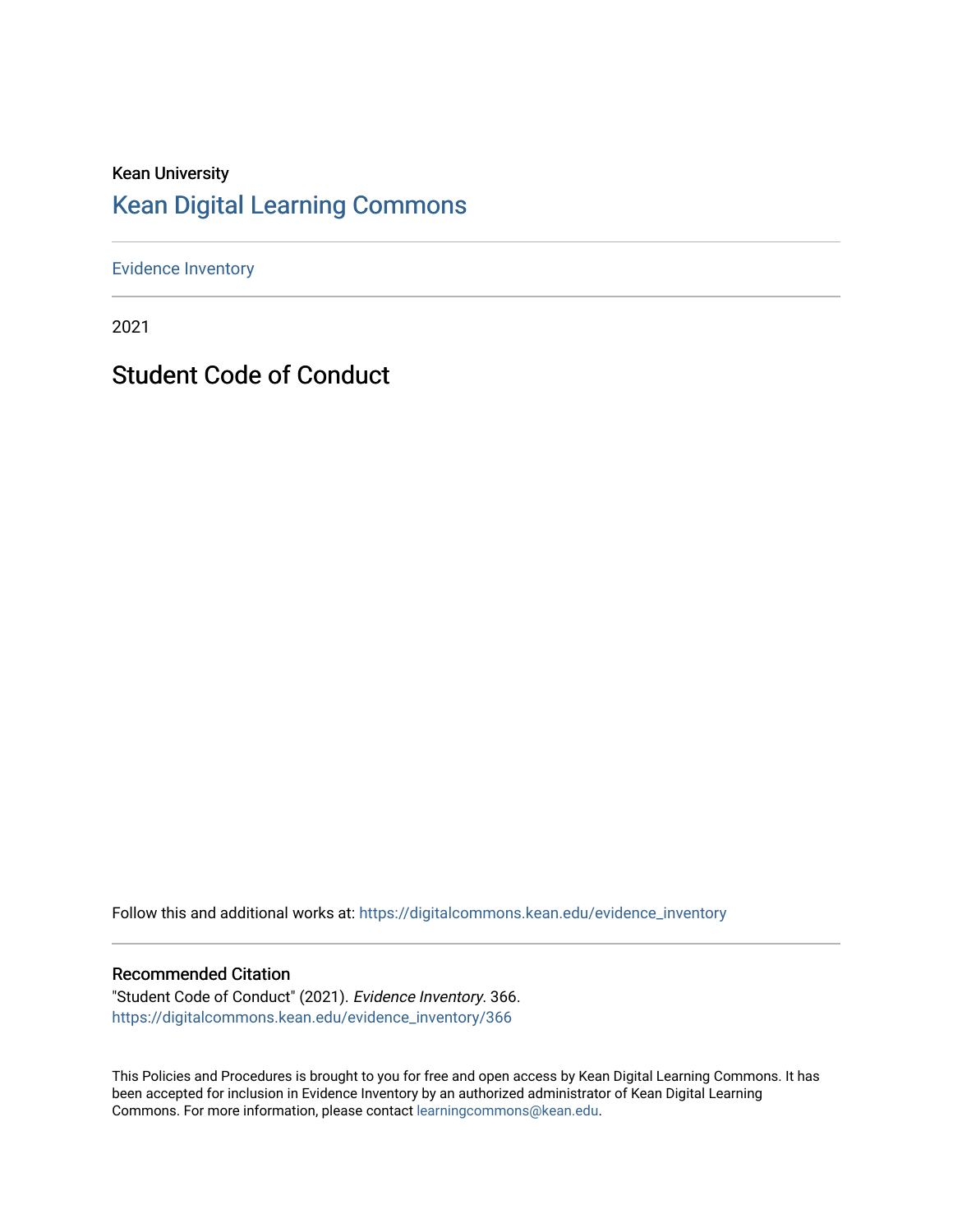#### Student Code of Conduct

#### Abstract

Student Code of Conduct

#### Keywords

Student Code of Conduct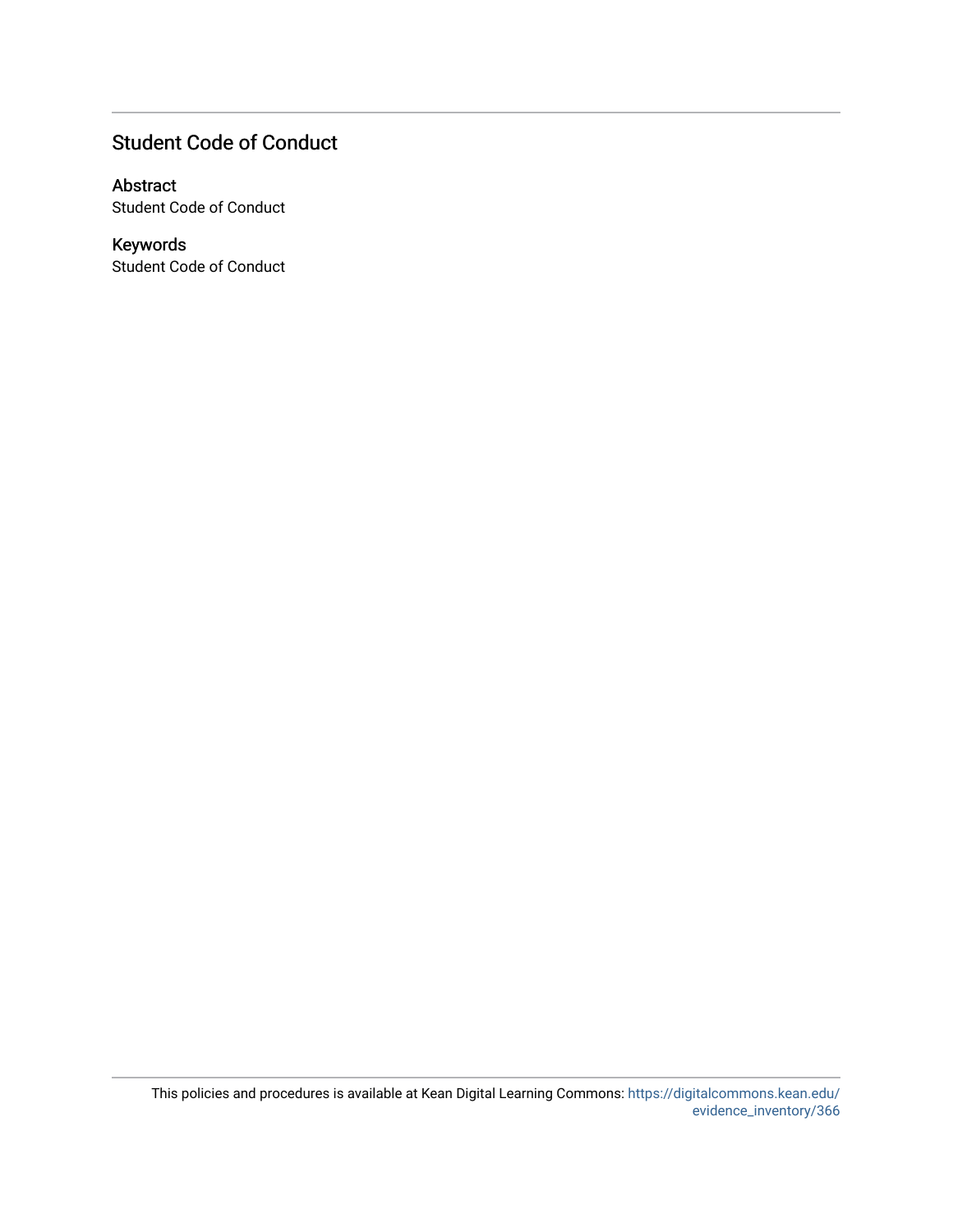## Return to Campus

A mask mandate is currently in place on campus. Learn more about the [University's](https://www.kean.edu/welcome-fall-2021-semester) health and safety protocols to help protect the campus community from COVID-19 and reduce the spread of the virus.

#### [Home](https://www.kean.edu/) • [Offices](https://www.kean.edu/offices) AZ • [Community](https://www.kean.edu/offices/community-standards-and-student-conduct) Standards and Student Conduct

# Student Code of Conduct

## I. STUDENT CODE OF CONDUCT

Kean University is committed to providing a campus environment that is conducive to academic inquiry in the university tradition. Kean is a metropolitan, comprehensive, teaching university that exists to foster inquiry and public discourse. It is also a community. At Kean, student members of the community are expected to abide by certain standards of conduct that form the basis of the Student Code of Conduct [Code] and ensure that their guests and visitors do likewise. These standards are embodied within a set of core values that include *integrity*, *fairness*, *respect*, *community*, and *responsibility*. When students fail to adhere to the community standards, appropriate proceedings may be initiated under the Code to address the failure and its consequences.

## DEFINITION OF A STUDENT

For the purposes of enforcing the Code, students are defined as persons who have accepted an offer of admission and who have a continuing relationship with the University, including taking courses at the University, both full-time and part-time, pursuing undergraduate, graduate, professional studies, or continuing education. The Code remains in effect at all Kean University campuses including Union, Kean Ocean and Wenzhou-Kean, as well as at off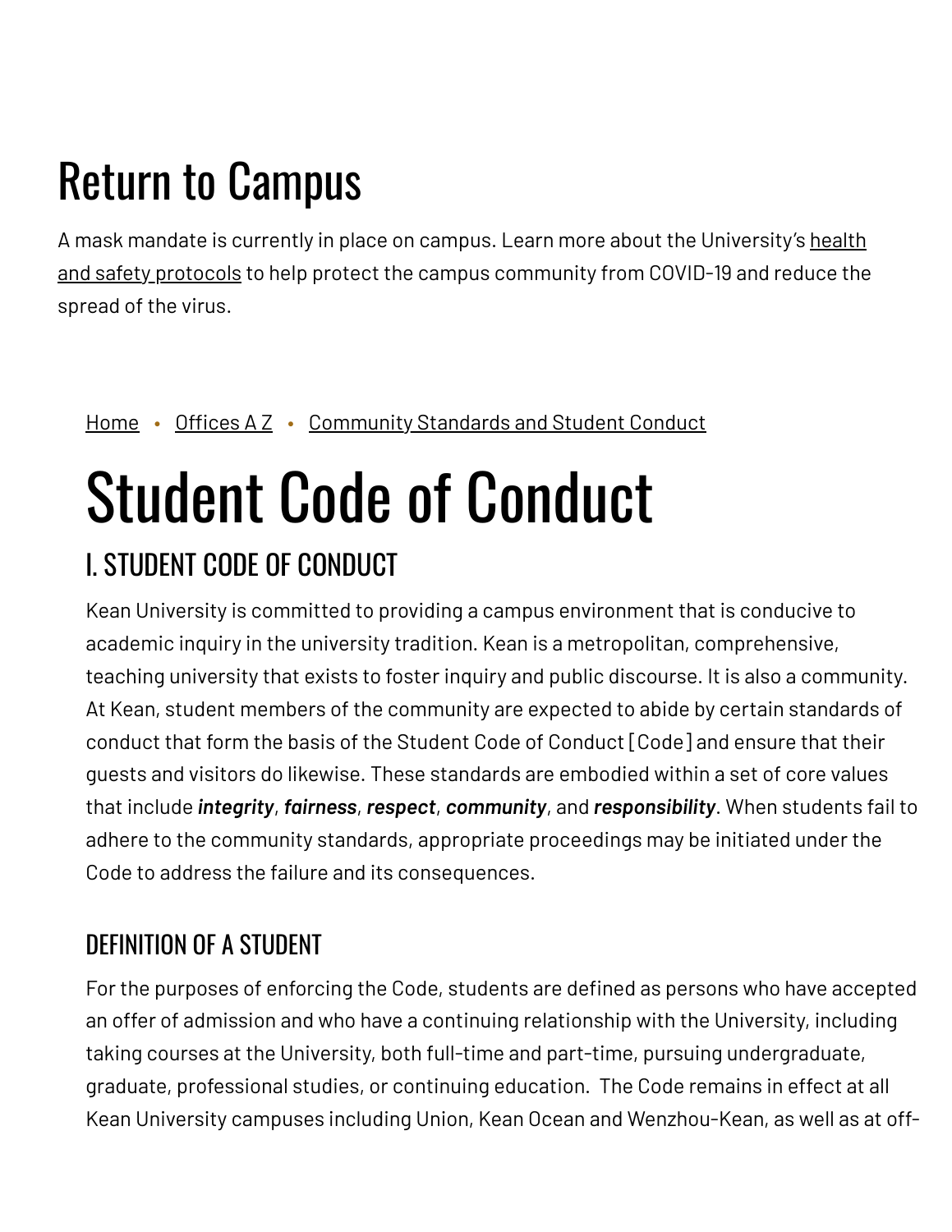campus sites or on the Internet. In addition, a University-recognized student organization is defined as any group of Kean students meeting the criteria for group registration or recognition established by the Vice President for Student Affairs.

The Vice President for Student Affairs is responsible for overseeing processes related to the implementation of the *Code*.

## II. THE STUDENT CONDUCT PROCESS UPHOLDS COMMUNITY VALUES

The student conduct process at Kean is intended to protect the interests of all members of the campus community and appropriately address conduct not in accord with the Code. Remedies and sanctions are intended to contribute to the development of student decisionmaking and to help them bring student behavior into accord with community values. When a student does not conform his/her behavior to community expectations, the student may be subject to appropriate remedies and sanctions including, but not limited to, restriction or loss of the privilege of participating in this community. The student conduct process is different from criminal and civil court proceedings. Procedures and rights in student conduct proceedings are conducted with fairness to all, but do not necessarily include the same process afforded by the courts.

## III. JURISDICTION OVER STUDENT CONDUCT

Students at Kean University are annually provided notification that explains how they may access the Code on the University Web site

([www.kean.edu/policies](http://www.kean.edu/policies) or [www.kean.edu/offices/community-standards-student-conduct\)](http://www.kean.edu/offices/community-standards-student-conduct). The printed document is also available in the Office of the Vice President for Student Affairs (Kean Hall, Room 124), the Office of Community Standards and Student Conduct (Miron Student Center, Room 317) and at Wenzhou Kean, D203 in the General Education Hall.. Students are charged with the responsibility to read and to abide by the provisions of the Code and the authority of the student conduct process. The Code and the student conduct process apply to the conduct of individual students and University-recognized student organizations. Because the Code is based on shared values, it sets a range of expectations for the Kean student no matter where or when their conduct may take place. Therefore, the Code applies to conduct that takes place on the campus, at University-sponsored events, and off-campus, when the administration determines that the off campus conduct affects a substantial University interest. A substantial University interest is defined to include: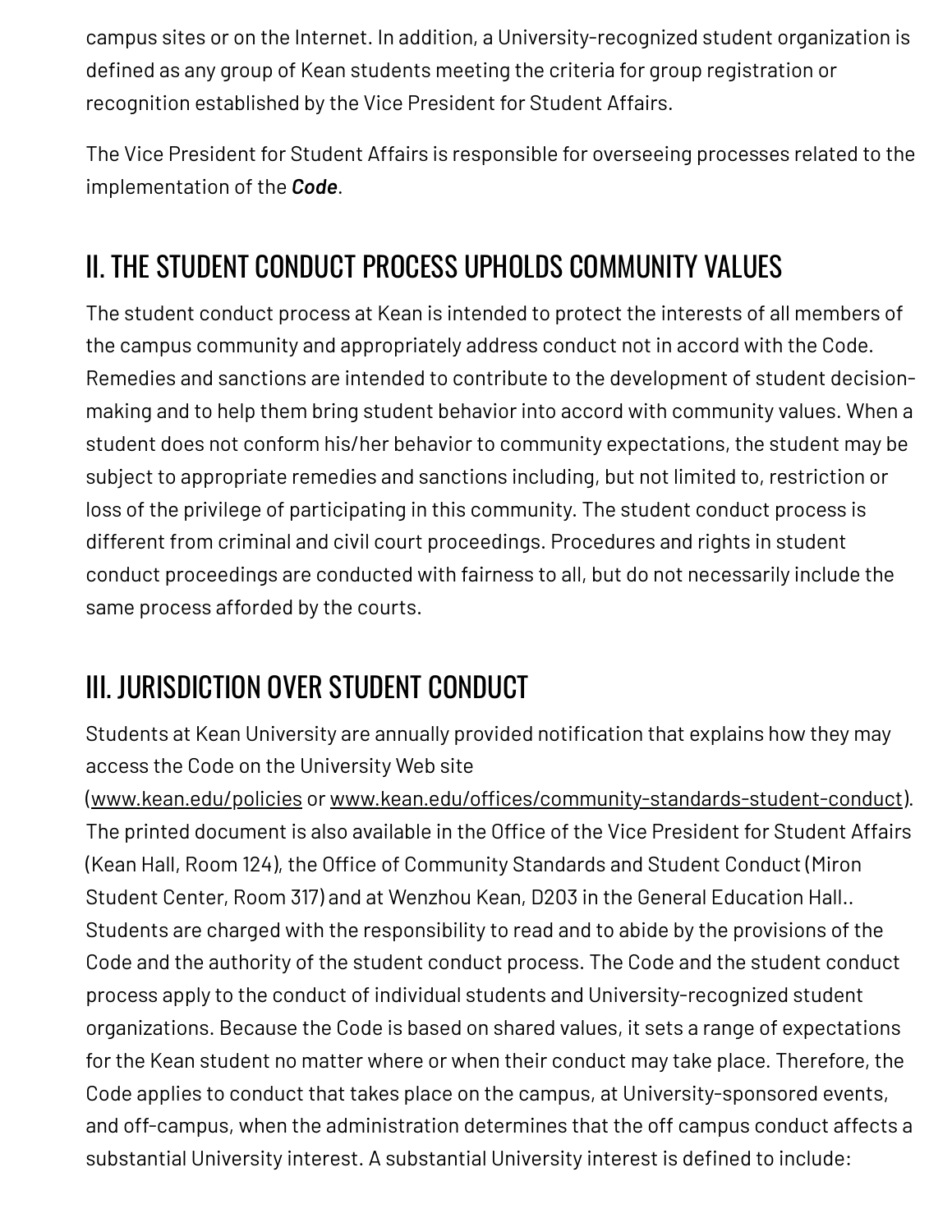- Constitutes a violation of local, state or federal law, including violations of any law or regulation of Wenzhou and/or the People's Republic of China. Included are repeat violations of any local, state or federal law committed in the municipality where the University is located.
- Indicates that the student may present a danger or threat to the health or safety of him/herself or others.
- Significantly impinges upon the rights, property or achievements of self or others or significantly breaches the peace and/or causes social disorder.
- Is detrimental to the educational interests of the University.

The Code may be applied to conduct that takes place during the time a person is enrolled as a student, including during intra-semester breaks and between semesters. Further, the Code applies to guests of community members whose hosts may be held accountable for the misconduct of their guests and to visitors to the Kean campus. Sanctions for violations by visitors and guests may include but not be limited to a warning, Campus-Wide and Residence Life No Trespass and referral to the Department of Public Safety and Police. Visitors to and guests of the University are also protected by the Code, and may initiate grievances for violations of the Code committed by members of the University community against them. The University may address misconduct that occurs prior to, but is not reported until after, the graduation of the offending student, as long as the misconduct is reported within six months of its occurrence. Otherwise, there is no time limit on reporting of violations of the Code, as long as the offending student is still enrolled at the University. Those who are aware of misconduct are encouraged to report it as quickly as possible to the Office of Community Standards and Student Conduct.

## IV. VIOLATIONS OF THE LAW

Violations of federal, state, and local laws are offenses under the Code even where those violations are not explicitly prohibited by this Code, including violations of any law or regulation of Wenzhou and/or the People's Republic of China. Where such offenses occur off campus, the University may institute conduct proceedings that affect a substantial university interest, at the discretion of the director of Community Standards and Student Conduct. The University may institute conduct proceedings against a student charged with violation of federal, state, or local laws without regard to the existence or possibility of civil or criminal legal proceedings. It is the policy of the University typically to pursue the conduct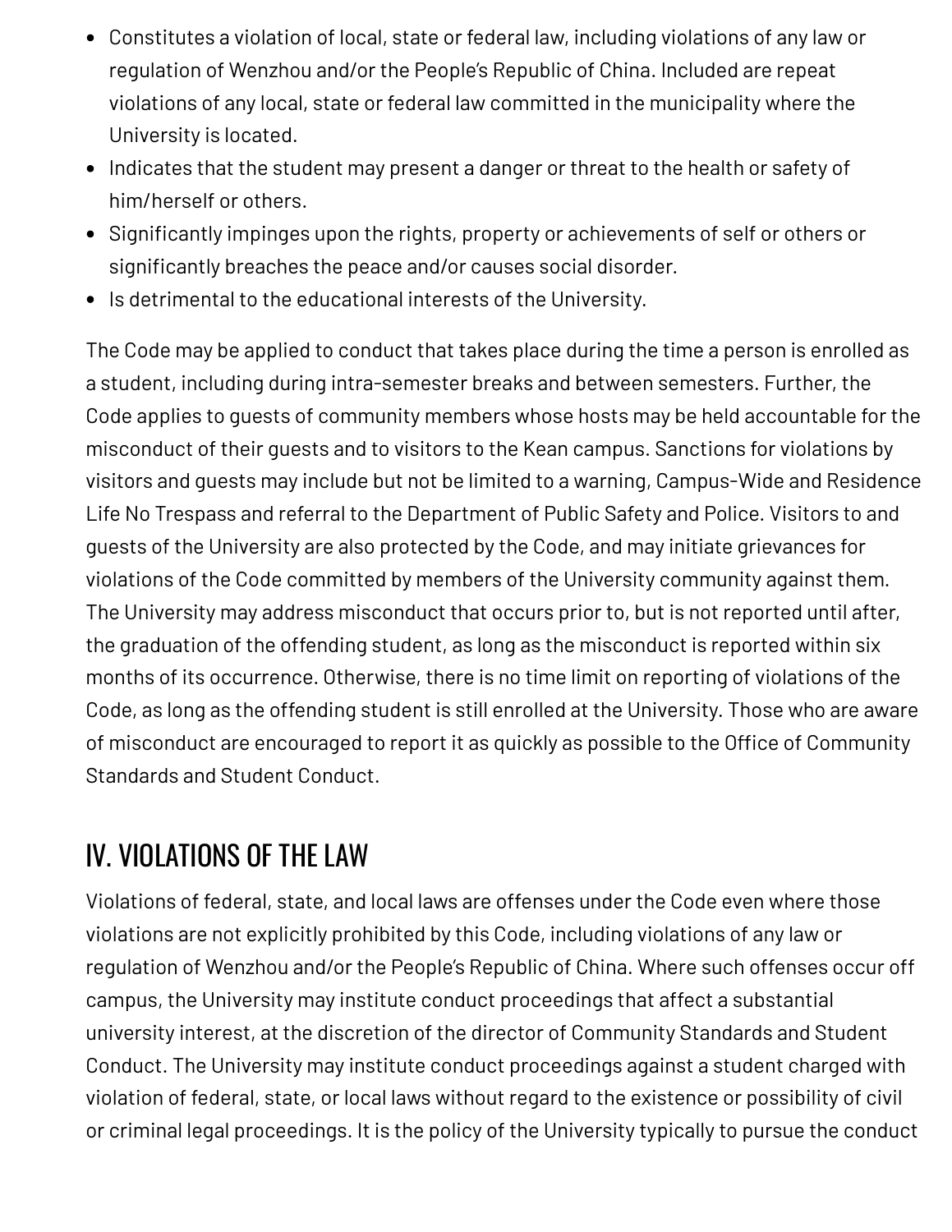process in a timely manner through its conduct proceedings, rather than to delay campus proceedings for external criminal and/or civil proceedings arising from the same misconduct.

## V. SPECIAL PROVISIONS

#### **Attempted Violations**

In most circumstances, Kean University will treat attempts to commit any of the violations listed in the Student Code of Conduct as if those attempts had been completed.

#### **College as Complainant**

As necessary, Kean University reserves the right to initiate a complaint, to serve as complainant, and to initiate conduct proceedings without a formal complaint of misconduct.

#### **False Reports**

Kean University will not tolerate intentional false reporting of incidents. It is a violation of the Student Code of Conduct to make an intentionally false report of any policy violation, and it may also violate state criminal statutes and civil defamation laws.

#### **Group Violations**

When members of groups, individuals acting collusively, or members of an organization act in concert in violation of any policy, they may be held accountable as a group, and a hearing may proceed against the group as jointly accused students. In any such action, however, determinations will be made with respect to the involvement of each accused individual.

#### **Immunity for Reporting Party**

Kean University encourages the reporting of conduct code violations and crimes by reporting parties. Sometimes reporting parties are hesitant to report to University officials because they fear that they themselves may be accused of policy violations, such as underage drinking at the time of the incident. It is in the best interests of this community that as many reporting parties as possible choose to report to University officials. To encourage reporting, Kean University pursues a policy of offering reporting parties of crimes and severe conduct offenses amnesty from policy violations related to the incident.

#### **Medical Amnesty/Good Samaritan**

1. Philosophy

Kean University remains committed to ensuring the health, safety and well-being of its community. As such, the University recognizes that there may be health or safety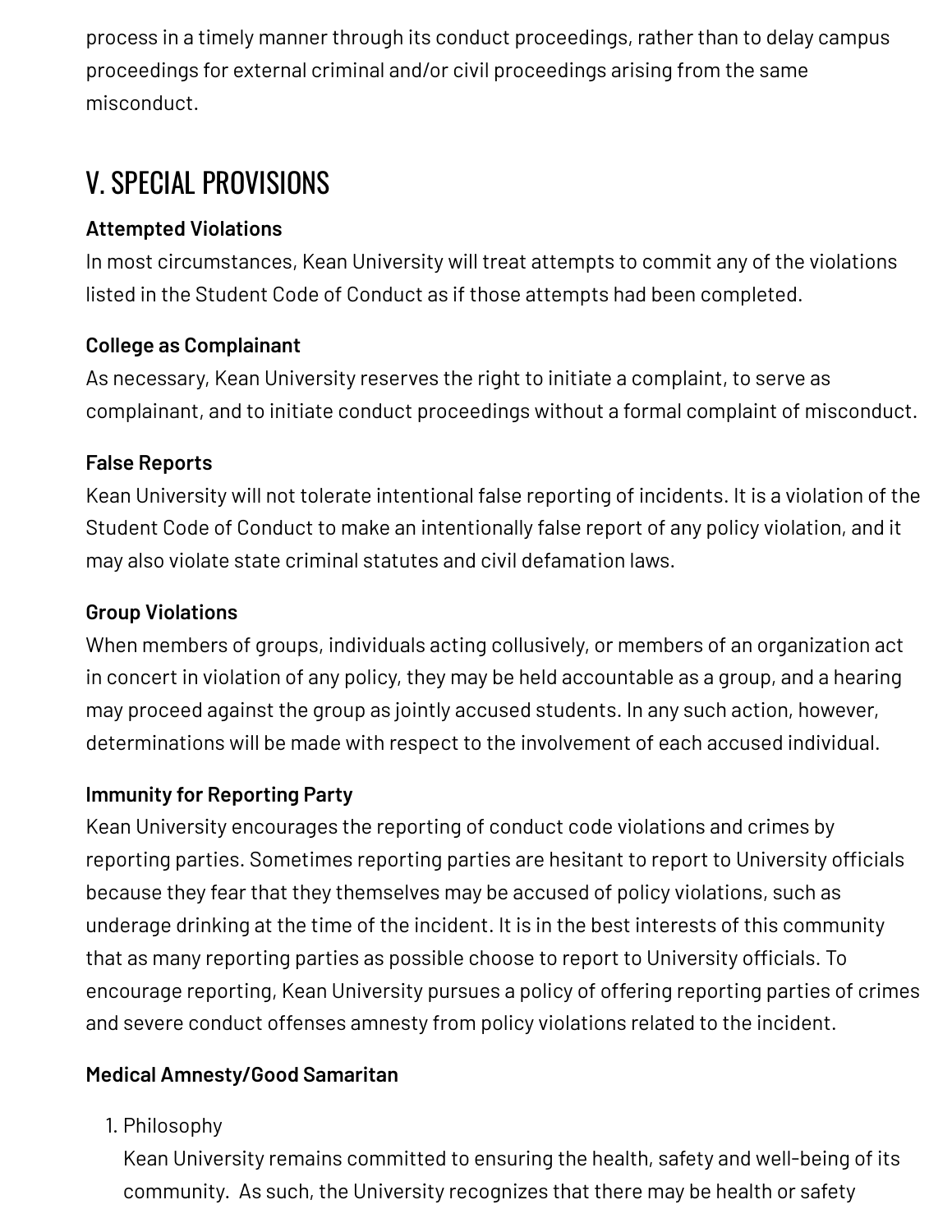emergencies related to alcohol consumption or the use of other substances in which fear of student conduct or disciplinary action may serve as a deterrent to students who want to seek help for themselves or others. Kean University wants to make certain that students do not hesitate to seek help when faced with life threatening or critical substance related emergencies. In these circumstances, the University's response will focus on education and prevention rather than on disciplinary action. Additional associated student conduct violations that threaten the health, safety and well-being of the community may be addressed on a case by case basis as determined appropriate by the Office of Community Standards and Student Conduct or designee.

- 2. Procedures
	- a. Students who seek emergency medical assistance for themselves or for whom medical assistance was sought related to consumption of alcohol and/or drug overdose will not be charged with violations of the Kean University Code of Conduct associated with that action (specifically: Section VI., Letter E. 5 & 6 and/or RSS policy numbers 11 & 12), provided they comply with the following conditions:
		- 1. The student subsequently completes a screening at the Counseling Center and follows through with recommendations, which may include a more comprehensive evaluation from an outside agency or Choice program.
		- 2. This follow-up must be completed within the time frame determined by the University.
		- 3. Failure to complete this screening/evaluation/treatment may result in student conduct charges being filed with the Office of Community Standards Student Conduct.
	- b. In order for Medical Amnesty/Good Samaritan to apply to students who seek emergency medical assistance for someone else, the students must communicate the substance related emergency directly to emergency medical services, 9-1-1, or to a University authority such as a Resident Assistant. The student must also remain with the individual until the emergency personnel arrive and cooperate with all emergency personnel requests for information and assistance. If the conditions for Medical Amnesty/Good Samaritan are met, the students will not be charged with violations of the Kean University Code of Conduct related to consumption of alcohol, alcohol intoxication, and/or drug use (specifically: Section VI., Letter E. 5 & 6 and/or RSS policy numbers 11 & 12 respectively), provided that the student subsequently participates in a meeting with and complies with all recommended stipulations established by the Director of Community Standards and Student Conduct.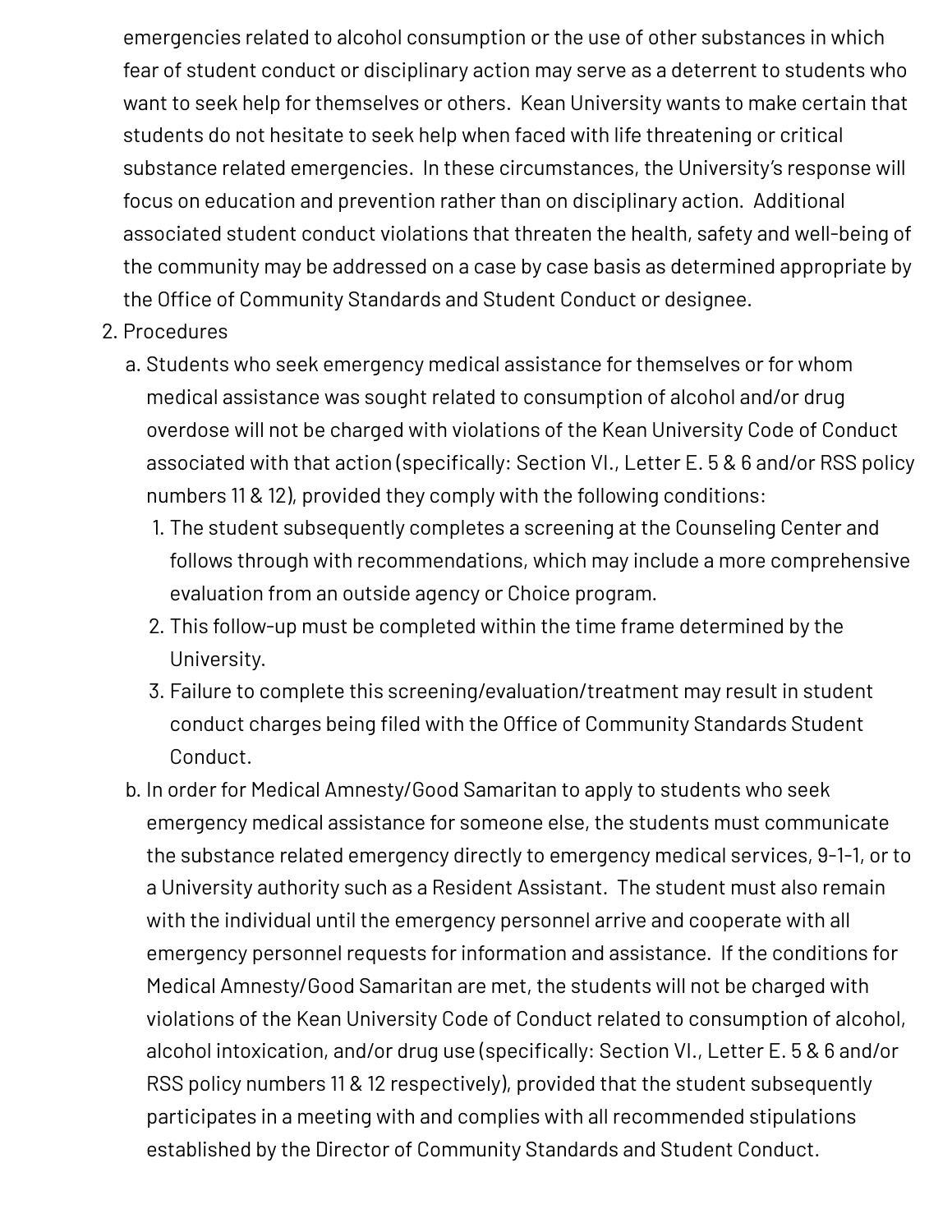- c. Student organizations who wish to employ Medical Amnesty/Good Samaritan will be determined on a case-by-case basis.
- d. Medical Amnesty/Good Samaritan applies only to those students or organizations who seek emergency medical assistance in connection with alcohol or drug overdose and does not apply to individuals experiencing an alcohol medical emergency who are found by University employees. (i.e. University Police, faculty, administrative staff, residence hall directors, resident assistants, community assistants, security staff, etc…)
- e. Medical Amnesty/Good Samaritan is not intended to shield or protect those students or organizations that repeatedly violate the Code of Conduct. In cases where repeated violations of the Kean University Code of Conduct occur, the University reserves the right to take disciplinary action on a case by case basis regardless of the manner in which the incident is reported. Additionally the University reserves the right to adjudicate any case in which the violations are determined by the University in its sole discretion to be egregious.
- f. The Office of Community Standards and Student Conduct reserves the right to contact any student to discuss an incident whether or not Medical Amnesty/Good Samaritan is in effect.
- g. Information concerning students who utilize Medical Amnesty/Good Samaritan is confidential, but will be recorded for case management purposes.
- h. Medical Amnesty/Good Samaritan does not preclude students from being held responsible for other violations of the Code of Conduct.
- i. Under Kean University's Parental Notification Policy, parents may be notified about incidents involving medical amnesty as determined to be appropriate by the Office of Community Standards and Student Conduct or designee.

#### *Revised August 2017*

*(Note: These procedures only provide amnesty from violations of the Kean University Student Code of Conduct. It does not grant forgiveness for criminal, civil, or legal consequences for violations of Federal, State, or Local law. However, the "911 Lifeline Legislation "approved on October 1, 2009, P.L.2009, c.133does allow for underage individuals to receive amnesty in accordance with the provisions of the law. Individuals must stay on scene and assist responders with information concerning the at-risk individual to comply with the law. Further, Good Samaritan Emergency Response Act, approved on May 2, 2013 (A578/S851), allows for the same regarding drug overdoses.)*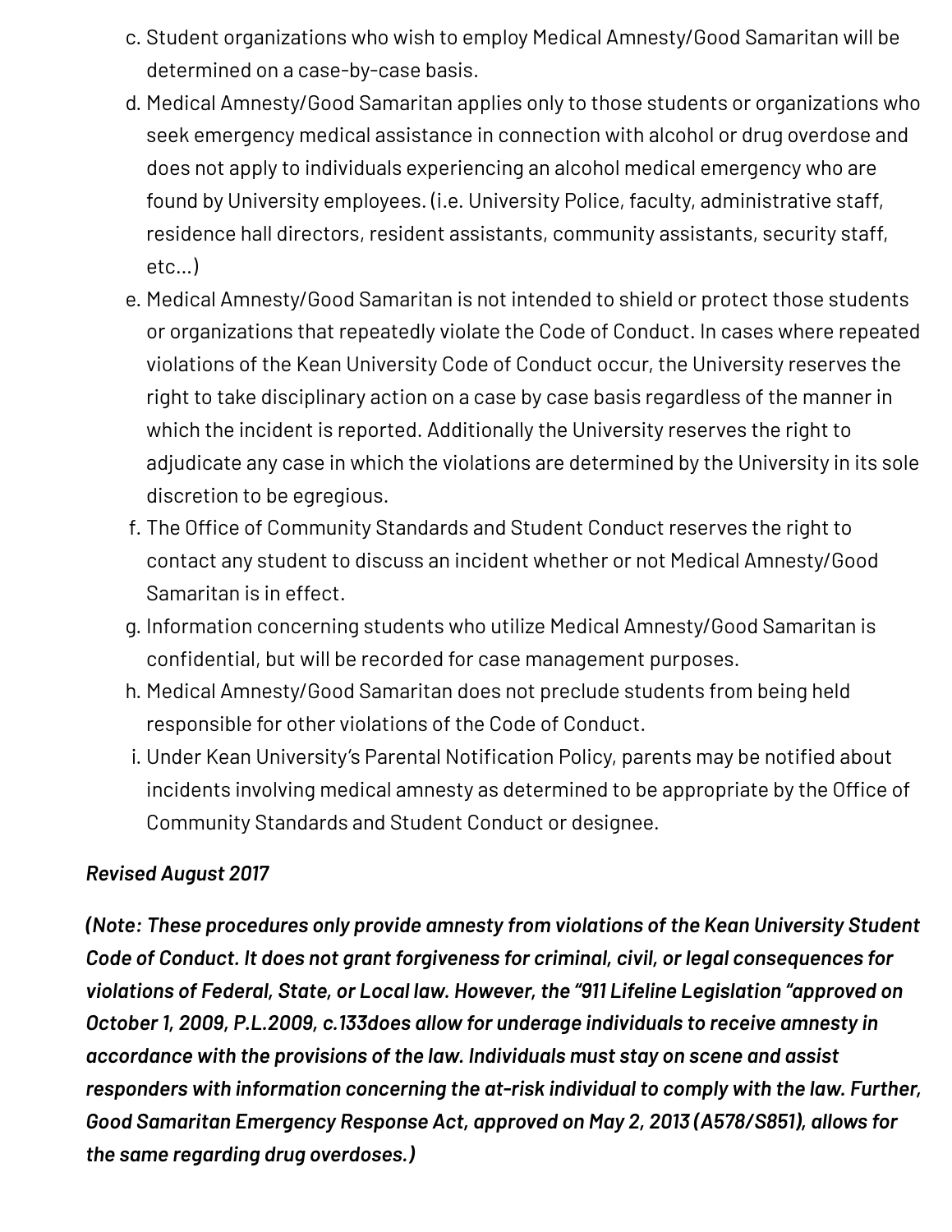#### *Adopted on 6/21/2016*

#### **Parental Notification**

Kean University reserves the right to notify parents/guardians of dependent students regarding any conduct situation, particularly alcohol and other drug violations. The college may also notify parents/guardians of non-dependent students who are under age 21 of alcohol and/or drug policy violations. Where a student is not-dependent, Kean University will contact parents/guardians to inform them of situations in which there is a health and/or safety risk. Kean University also reserves the right to designate which University officials have a need to know about individual conduct complaints pursuant to the Family Education Rights and Privacy Act (FERPA).

#### **Notification of Outcomes**

The outcome of a campus hearing is part of the educational record of the accused student, and is protected from release under the federal FERPA law. However, Kean University observes the legal exceptions as follows:

Reporting parties in sexual misconduct, sexual harassment, and any other incidents falling under Title IX have an absolute right to be informed of the outcome and sanctions of the hearing, and the rationale for the decision, in writing, without condition or limitation.

The University may release publicly the name, nature of the violation and the sanction for any student who is found in violation of a University policy that is a "crime of violence," including: arson, burglary, robbery, criminal homicide, sex offenses, assault,

destruction/damage/vandalism of property and kidnapping/abduction. The University also will release this information to the reporting party in any of these offenses regardless of the outcome.

#### **Defenses**

It has become common for students accused of policy violations to try to defend their actions with excuses, such as prescription drug interactions, self-defense, disabilities, etc. The University's policy on defenses is clear. Defending your actions is admitting to a policy violation. "Yes, we fought, but he started it." This still means you had a fight, and that violates the rules. You may have taken someone's property under the influence of an anti-depressant, but you still took someone else's property. While your defense will not excuse your actions, Kean University will take into consideration the legitimacy of your defense in addressing the proper sanction. If you were not the aggressor in a fight, you will still be sanctioned, but your sanction may be less than the sanction of the person who started the fight.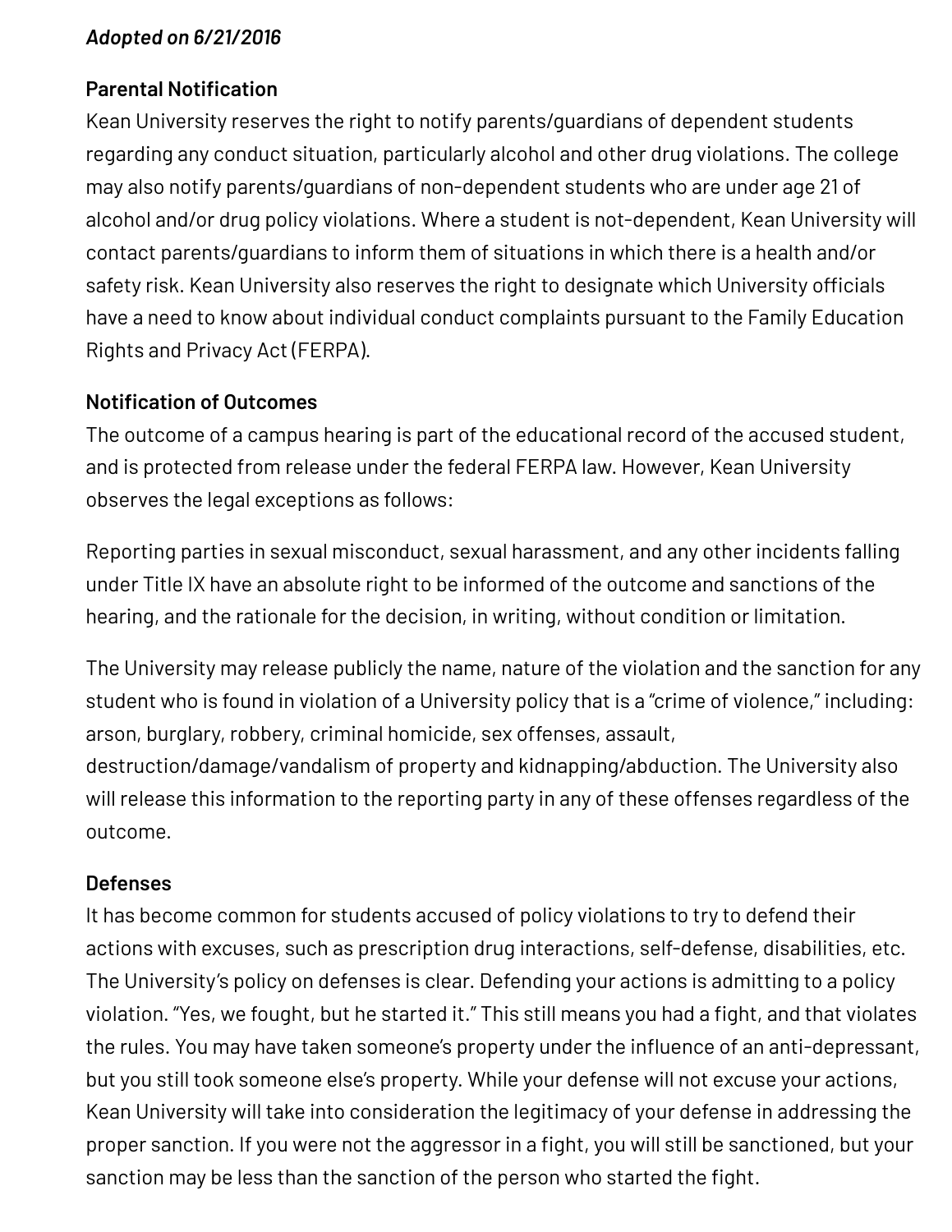#### **Misconduct Online**

Students are cautioned that behavior conducted online such as harassment delivered by email can subject them to a University conduct action. Students must also be aware that blogs, webpages, Google+, Twitter, Facebook entries, and similar online postings are in the public sphere and are not private. These postings can subject a student to allegations of conduct violations if evidence of policy violations is posted online. The University does not regularly seek this information, but will take action if and when such information is brought to the attention of University officials.

## VI. OFFENSES UNDER THE CODE

## A. INTEGRITY

Kean University students exemplify honesty, integrity, and a respect for truth in all of their dealings. Behavior that demonstrates a lapse of integrity includes, but is not limited to:

- 1. Acts of dishonesty
	- a. Furnishing false information to any Kean University official, faculty member or office
	- b. Forgery, alteration, or misuse of any Kean University document, record, or instrument of identification
	- c. Tampering with the election of any Kean University registered student organization
	- d. Causing, condoning, or encouraging the completion of any Kean University record, document or form dishonestly
	- e. Initiating a false report or warning of fire, explosion, bomb threat, or other emergency
	- f. Deception to defraud, lie, or scam to receive something of value or to mischaracterize so as to give a false belief or conclusion about something in a way that is harmful to another
	- g. Knowingly presenting a worthless check or forging a money order in payment to Kean University or to a member of the Kean University community acting in an official capacity, or failure to make satisfactory arrangement for the settling of accounts with Kean University;
- 2. Violations of positions of trust or authority (i.e., student employee, student leader, student athlete, student volunteer) within the community;
- 3. Misuse or unauthorized use of Kean University and/or organizational names and images; all Kean University sponsored activities must be sanctioned through appropriate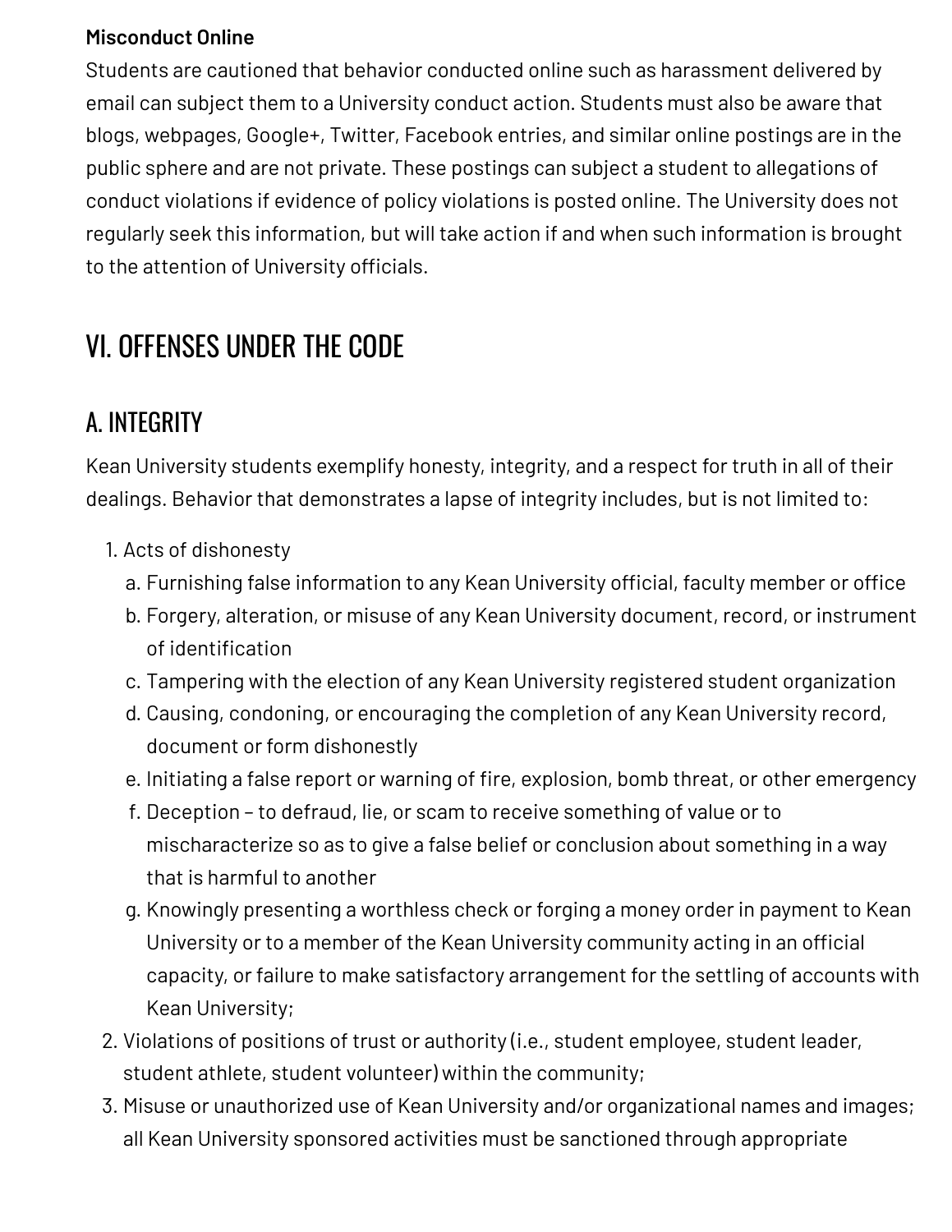administrative process; all Kean University representation must be approved by the Office of the Vice President for Student Affairs or the appropriate designee;

- 4. Intentional and unauthorized taking of the property of the University or personal property of a member of the University community including, without limitation:
	- a. Knowingly possessing stolen property
	- b. Selling or attempting to sell textbooks unless the seller is the owner of the textbook or has the permission of the owner to do so
	- c. Taking, attempting to take, or keeping items belonging to the library or items placed in the library for display

## B. FAIRNESS

Kean University students honor fairness and strive for fairness in all their dealings and interactions. Behavior that relates this value includes but is not limited to:

- 1. Obstruction of freedom of movement by community members or visitors
- 2. Abuse, interference, or failing to comply in Kean University processes including Conduct and Academic Integrity hearings;
- 3. Abuse of the campus conduct system, including:
	- a. Failure to attend meetings scheduled for conduct code administration purposes;
	- b. Falsification, distortion, or misrepresentation of information;
	- c. Failure to provide, destroying, omitting, or hiding information during an investigation of an alleged policy violation;
	- d. Attempting to discourage an individual's participation in, or use of, the campus conduct system;
	- e. Harassment (verbal or physical) and/or intimidation of a member of a campus conduct body prior to, during, and/or after a campus conduct proceeding;
	- f. Failure to comply with the sanction(s) imposed by the campus conduct system;
	- g. Failure to respect the dignity and privacy of fellow Kean community members by disclosing confidential information obtained during participation in a student conduct proceeding;
	- h. Influencing or attempting to influence (i.e., texting, calling, email, skyping) another person to commit an abuse of the campus conduct system.

## C. COMMUNITY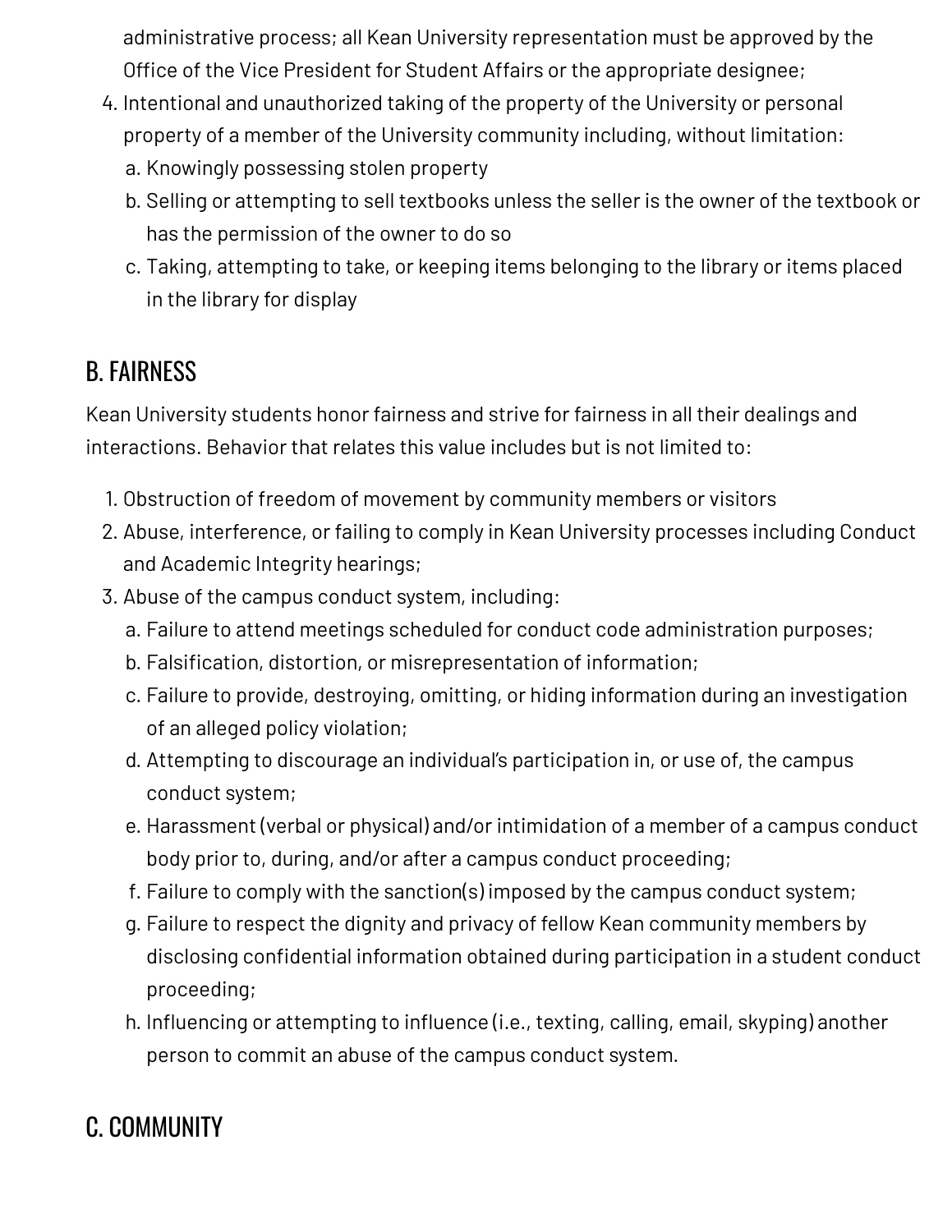Kean University students honor and value their community. Behavior that violates this value includes, but is not limited to:

- 1. Misuse of access privileges to University premises or unauthorized entry to or use of buildings, including trespass
	- a. Unauthorized or attempted entry into any building, office, construction site, or other Kean University facility
	- b. Unauthorized possession, use, or duplication of keys or other methods of controlled access such as ID or access cards or key codes
- 2. Damage to or littering Kean University grounds and/or properties owned or leased by registered student organizations
	- a. Driving motor vehicles on lawn or grounds without permission
	- b. Failure to clean up sidewalk chalk following an authorized student event
	- c. Failure to maintain an organization's facilities and/or surrounding property
	- d. Vandalism, the causing of intentional damage to the property of another or to Kean University
	- e. Damaging items rented, leased, or placed on the campus at the request of Kean University
- 3. Substantial disruption to or unreasonable interference with University operations, teaching, research, administration, other Kean University activities, including its public service functions on or off campus, or of other authorized non-Kean University activities when the conduct occurs on Kean University or leased premises.
	- a. Unruly classroom behavior that impedes instructional pedagogy
	- b. Obstruction of the free flow of pedestrian or vehicular traffic on Kean University premises or at Kean University sponsored or supervised functions.
	- c. Participating, leading, or inciting an on-campus or off-campus demonstration, riot, or activity that substantially and/or unreasonably disrupts or interferes with the normal operations of Kean University and/or infringes on the rights of other members of the Kean University community;
	- d. Failure to follow University special event policies and procedures for University events held on or off-campus.
- 4. Inappropriate use of resources as stated in Policy on Information Technology, including misuse of Kean University computing facilities, equipment, network, passwords, accounts or information. Students who connect their personal computers to the campus network will be held responsible for any violation of this policy that originates from that computer. Examples of misuse include: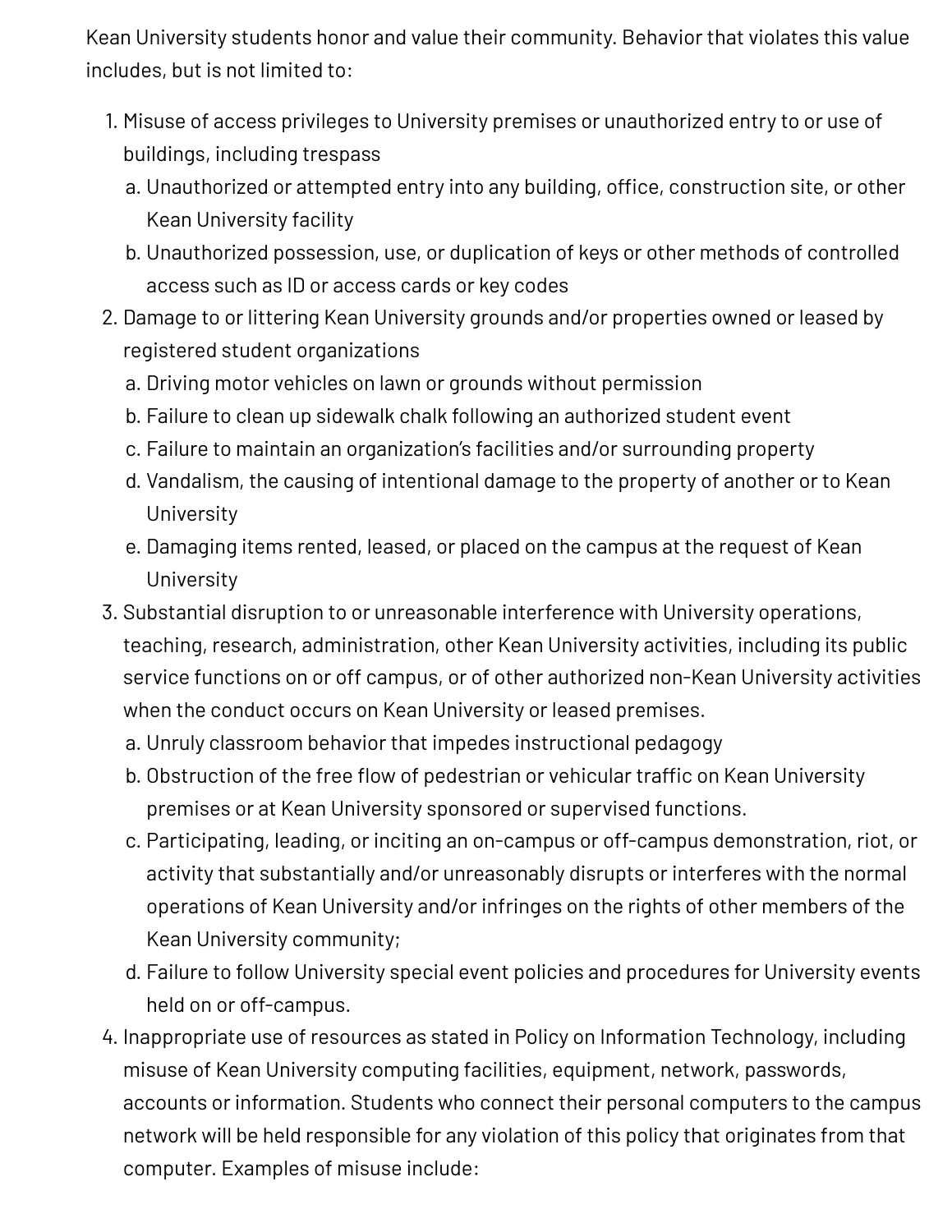- a. Use of computing facilities to send harassing or abusive messages;
- b. Use of computing facilities to interfere with the work of other community members;
- c. Unauthorized access to a file or personal or group account;
- d. Use of computing facilities to interfere with normal operation of the Kean University computer system;
- e. Anonymous or forged network news articles or E-mail messages;
- f. Disk usage over the allotted limit without prior approval;
- g. Unauthorized transfer of a file;
- h. Unauthorized use of another individual's identification, username, and password.
- i. Making copies of copyrighted computer software when no written authority to copy the software has been granted;
- 5. Possession of firearms, explosives, other weapons (including, but not limited to BB/pellet guns, slingshots, and sharp edged instruments, such as hatchets when used as weapons), or dangerous chemicals while on campus, unless properly authorized;
- 6. Having animals on campus except service animals and those that may be required for class unless otherwise approved through the Office of Disability Services.

## D. RESPECT

Kean University students show respect for each other, for property and for the community. Behavior that violates this value includes, but is not limited to:

- 1. Threatening, intimidation, or severe verbal or physical abuse.
- 2. Assault or other conduct which threatens or endangers the health or safety of any person; and/or any conduct which is marked by utter thoughtlessness or disregard for oneself or others and provides a substantial risk to persons or property;
- 3. Bullying, defined as gestures or written, verbal, electronic, or physical acts that a reasonable person should know will cause physical and/or emotional harm of fear of harm to one or more individuals, often involving an imbalance of physical, psychological, and/or social power, occurring usually, but not necessarily, repeatedly and over time, and which is not speech or conduct protected by the First Amendment;
- 4. Intimidation (implied threats) or coercion (pressuring another unreasonably until an act is not truly voluntary);
- 5. Discriminatory harassment, including speech, actions, or conduct which have the effect of depriving a member of the community of educational or employment access, enjoyment, benefits, or opportunities. Merely offensive or annoying behavior may feel like harassment, but to rise to the level of a Code violation, harassment must have the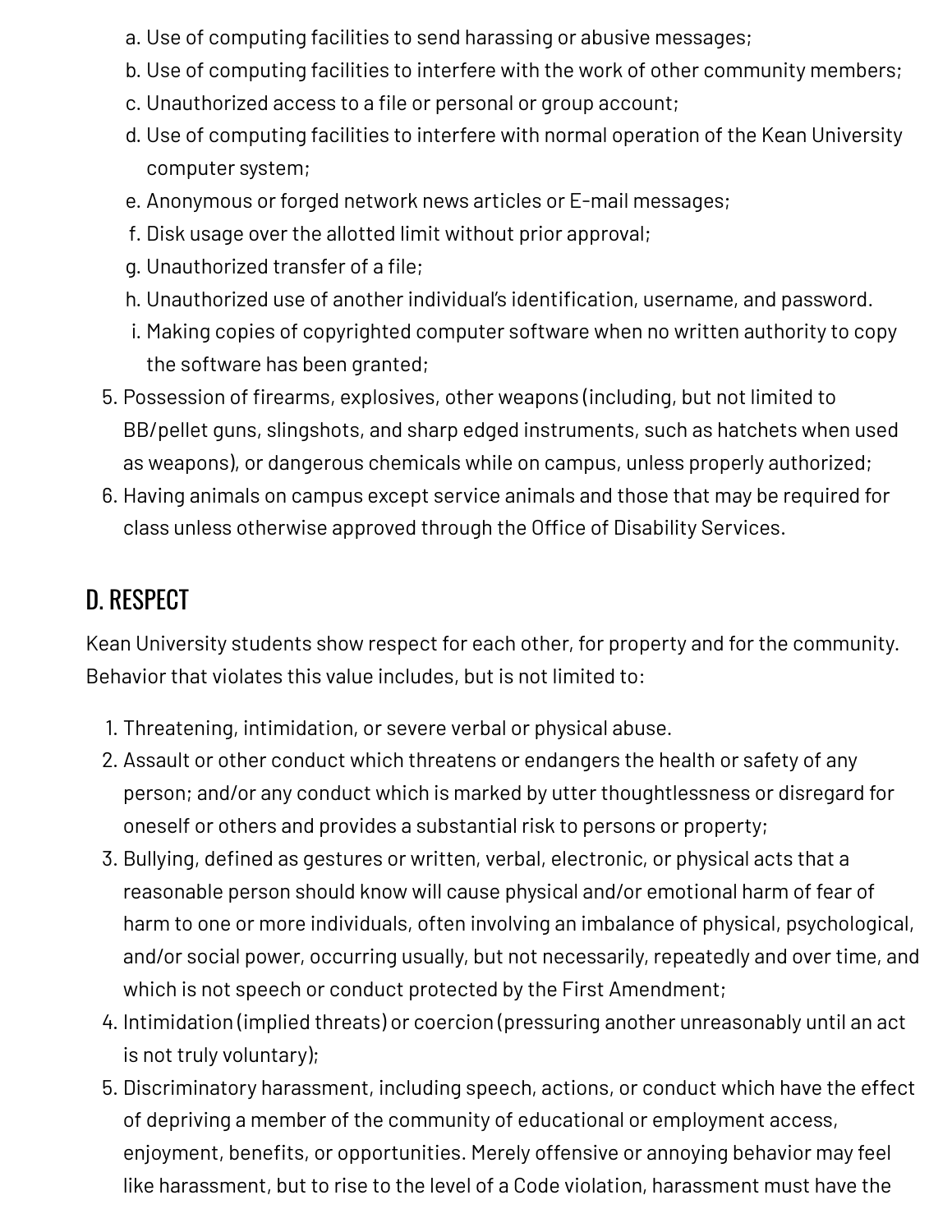potential to cause a deprivation of the civil rights of a member of a protected class; Protected classes at Kean University include gender, race, color, religion, age, national origin, ethnicity, disability, veteran's status, sexual orientation, and pregnancy status.

- 6. Hazing, defined as behavior that endangers the mental or physical health of a student as a condition for initial or continued affiliation with any group regardless of either the lack of intent to endanger the student or the student's own willingness to participate. The express or implied consent of the reporting party will not be a defense. Apathy or acquiescence in the presence of hazing are not neutral acts; they are violations of this rule;
- 7. Domestic Violence such as actual threat or threatened physical harm or the infliction of fear of imminent physical harm upon a family member, significant other, household member, or resident sharing a room; violence between those in an intimate relationship to each other;
- 8. Stalking, defined as repetitive and/or menacing pursuit, following, harassment and/or interference with the peace and/or safety of another.
- 9. Sexual misconduct, including:
	- a. sexual harassment sex or gender-based verbal or physical conduct that unreasonably interferes with or deprives someone of educational access, benefits, or opportunities
	- b. non-consensual sexual contact
		- Any intentional sexual touching
		- However slight,
		- With any object
		- By a person upon another person
		- That is without consent and/or by force\*
	- c. non-consensual sexual intercourse
		- Any sexual intercourse (anal, oral, or vaginal)
		- However slight
		- With any object
		- By a person upon another person
		- That is without consent and/or by force\*
	- d. Sexual exploitation occurs when a student takes non-consensual or abusive sexual advantage of another for his/her own advantage or benefit, or to benefit or advantage anyone other than the one being exploited, and that behavior does not otherwise constitute one of other sexual misconduct offenses. Examples of sexual exploitation include, but are not limited to: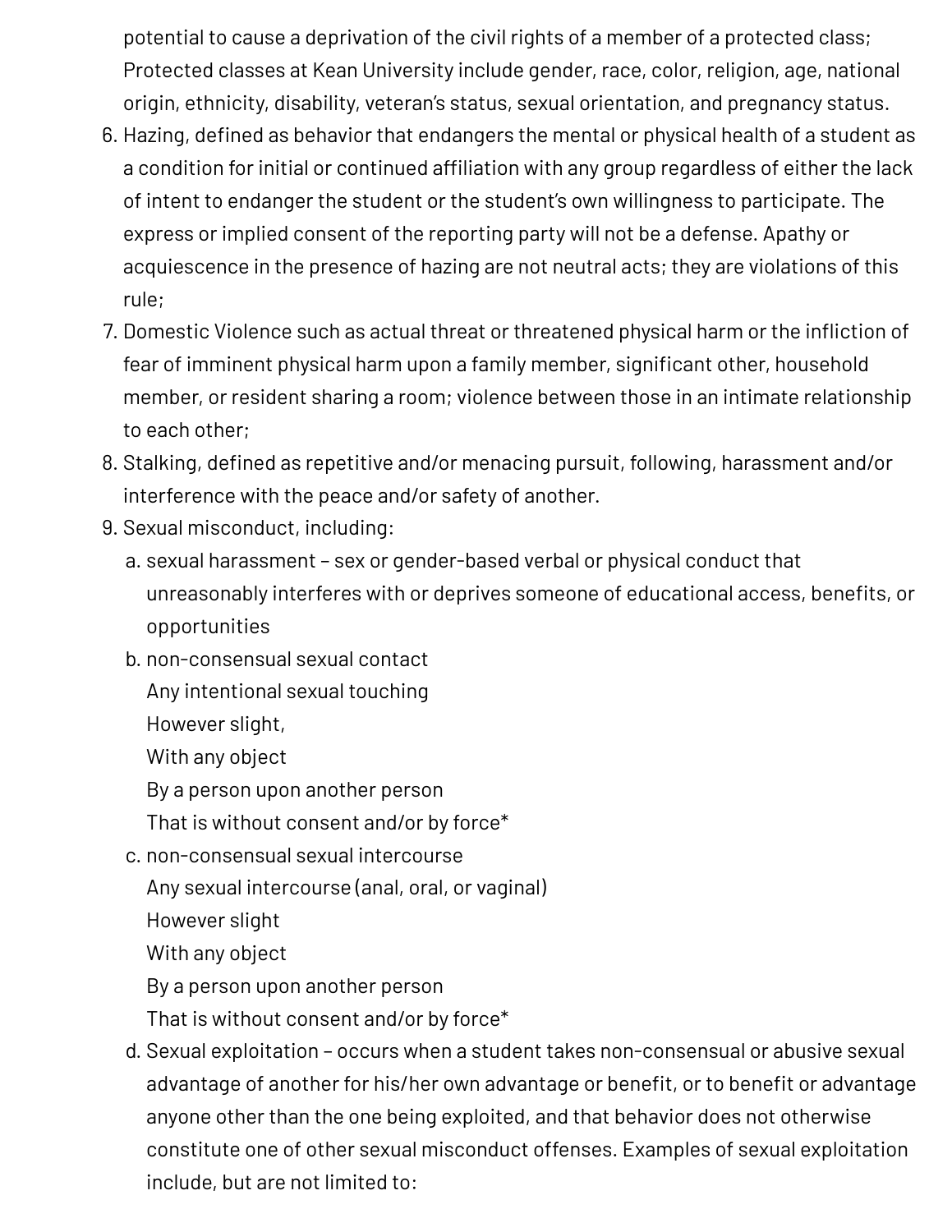- i. Prostituting another student
- ii. Non-consensual video or audio-taping of sexual activity
- iii. Going beyond the boundaries of consent (such as letting your friends hide in the closet to watch you having consensual sex)
- iv. Engaging in voyeurism
- v. Knowingly transmitting an STI or HIV to another student

#### **\*Consent Defined**

**Consent is informed, active and voluntary permission for specific sexual activity. Silence, in and of itself, cannot be interpreted as consent. Consent can be given by words or actions, as long as those words or actions create mutually understandable permission regarding the conditions of sexual activity.**

**Consent to any one form of sexual activity cannot automatically imply consent to any other forms of sexual activity.**

#### **Previous relationships or prior consent cannot imply consent to future sexual acts.**

- 1. Lewd or obscene conduct
	- a. Public urination
	- b. Sexual acts performed in public
	- c. Surreptitiously taking pictures and /or videos of another person in a gym, locker room, or restroom, residence halls, etc.
	- d. Streaking
	- e. Possession or distribution of child pornography
	- f. Possession or distribution of any obscene materials, as defined by the standards of the Kean University community.
- 2. Failure to comply with directions of University officials or law-enforcement officers during the performance of their duties and/or failure to identify oneself to these persons when requested to do so
- 3. Failure or refusal to produce a University identification card upon demand by a security officer or other official of the University acting on his/her official capacity or an officer of the law
- 4. Smoking in any University building or areas designated as non smoking within three feet of an entrance/exit location.
- 5. Inappropriate conduct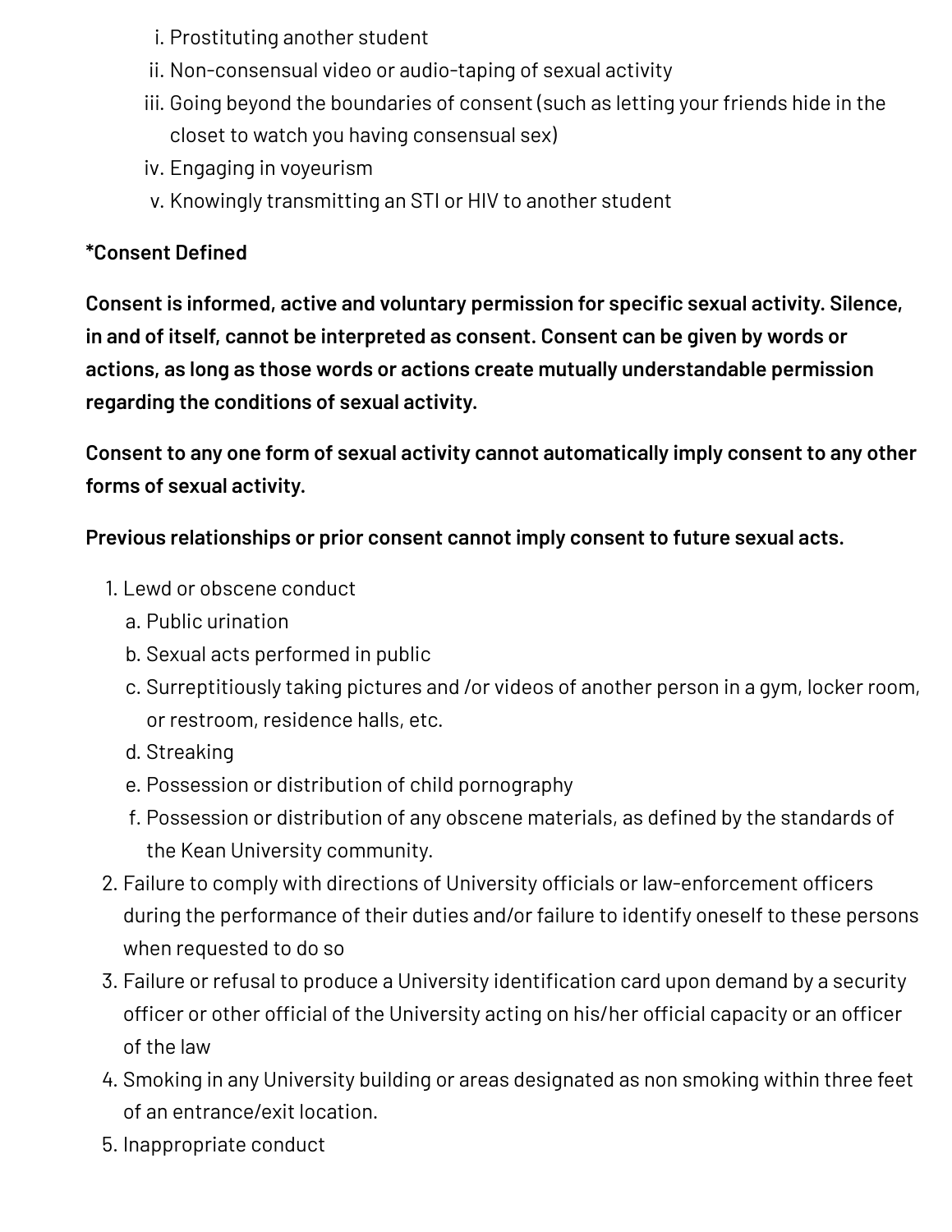## E. RESPONSIBILITY

Kean University students are given and accept a high level of responsibility as role models. Behavior that violates this value includes, but is not limited to:

- 1. Intentionally or carelessly causing a fire which damages Kean University or personal property or which causes injury to any member of the community;
- 2. Failure to follow fire safety procedures
	- a. Failure to evacuate a building when the fire alarm sounds
	- b. Misusing, damaging, or tampering with fire safety equipment
	- c. Intentionally or recklessly obstructing a fire exit in any Kean University building
- 3. Action or inaction by a student which fails to discourage a known and obvious violation of Kean University policy or law; assisting in violation of Kean University policies or public laws.
- 4. The knowing failure of any organized group to exercise preventive measures relative to violations of this Student Code of Conduct by members;
- 5. Use, possession, manufacture, sale, purchase, transportation, distribution, or being in the presence of alcoholic beverages except as expressly permitted by law and the University's Alcohol Policy. This includes possession/consumption by those under the age of 21, providing alcohol to those under the age of 21, driving under the influence, and public intoxication by persons of any age. For the purposes of the Code, distribution is determined by the quantity of alcohol and /or means of distribution. Please see the full policy on alcohol use in the Annual Campus Security and Fire Safety Report.
- 6. Use, possession, manufacture, sale, purchase, transportation, distribution, or being in the presence of a narcotic, or other controlled dangerous substances, as well as drug paraphernalia. Abuse, misuse, or distribution of prescriptions medications, drugs or over-the-counter medications, except as expressly permitted by law. For the purposes of the Code, distribution is determined by the quantity of drugs, means, and materials for distribution. Please see the full policy on illicit drugs in the Annual Campus Security and Fire Safety Report.
- 7. Gambling, except as permitted by New Jersey law and/or regulation of Wenzhou and/or the People's Republic of China;
- 8. Operating a business. State property or facilities may not be used for personal profit, sale, and/or solicitation. Use of any facilities is prohibited unless participating in a University sanctioned event. This includes, but is not limited to, the commercialization of rooms, the use of any space for gambling, or to solicit students or patrons for private businesses.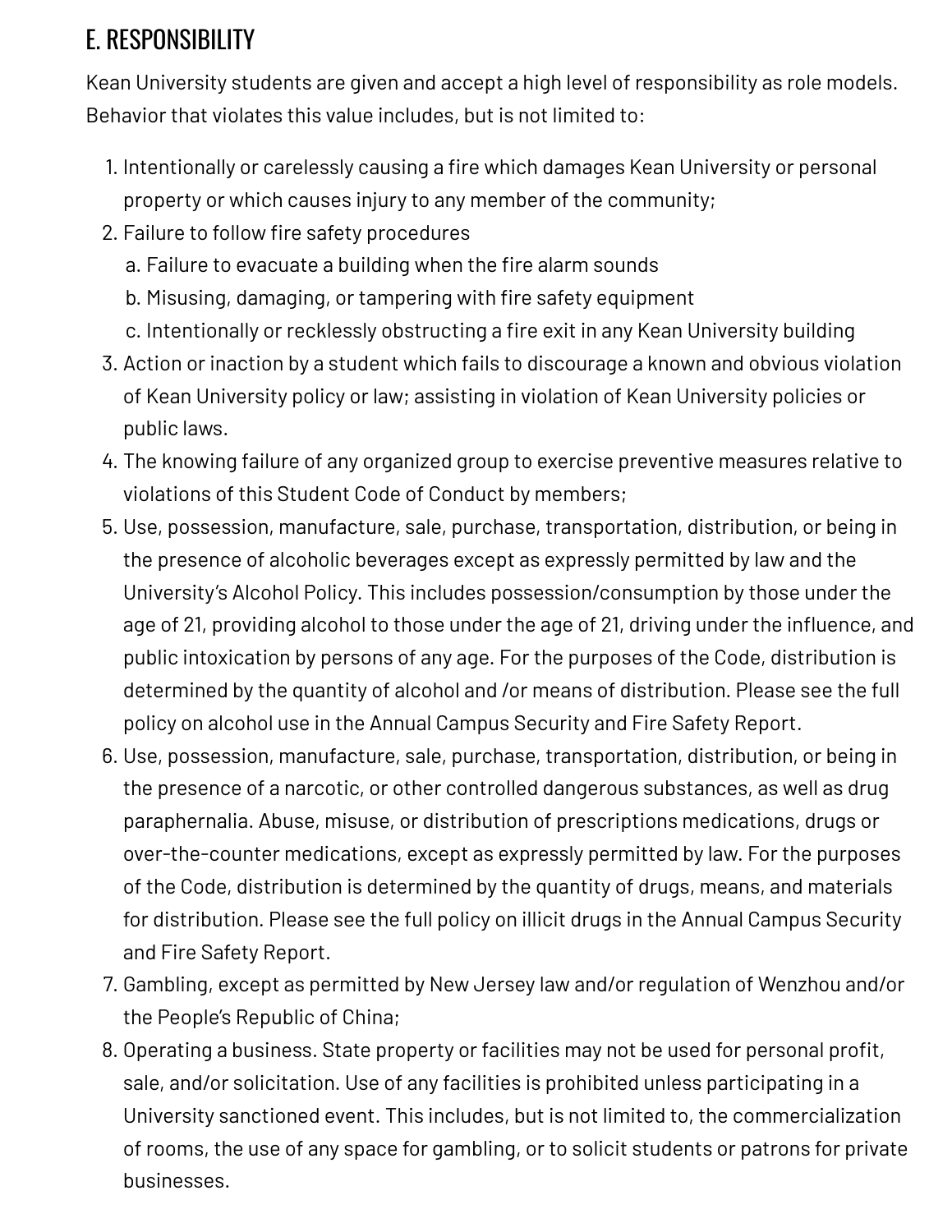- 9. Violation of any Kean University policy, rule, or regulation published in hard copy or available electronically on the Kean University website.
- 10. Any allegation of violation of federal, state, or local laws.

## VII. STUDENT CODE OF CONDUCT PROCESS AND PROCEDURES

## GENERAL PROCESS

A complaint against a student for violations of the Code may be made in writing or in person by anyone who feels the Code has been violated. A complaint should be made as soon as possible following the incident. A Complaint Form is available in the Office of Community Standards and Student Conduct and on-line at [www.kean.edu/offices/community](http://www.kean.edu/offices/community-standards-student-conduct)standards-student-conduct. The reporting party should include as much detail of the alleged violation as possible and to the degree possible include specific references to that part of the Code that pertains to the complaint.

A written complaint should include the reporting party's name, address and telephone number and as much information as is known about the person accused. If there are any witnesses, their names and addresses should also be provided if known; as much detail as possible should be provided. In exceptional circumstances, provisions may be made to protect the identity of reporters and/or witnesses upon request.

## INITIAL INVESTIGATION

Upon receipt of a complaint or University police report, the conduct administrator of the Office of Community Standards and Student Conduct will inquire as to the circumstances surrounding the event in question to determine whether there are sufficient grounds to believe that a violation of the Code occurred.

- 1. The conduct administrator will schedule conferences and obtain a written statement from the reporting party, responding party, witnesses and/or other persons directly involved in the incident.
- 2. Based upon the sufficiency of the complaint or report filed, the conduct administrator or designee may investigate the circumstances surrounding the incident in question and determine whether it warrants a Student Conduct Conference, a Student Conduct Hearing, or referral to the appropriate student conduct process within the University. If the director determines the complaint does not warrant further action, the matter will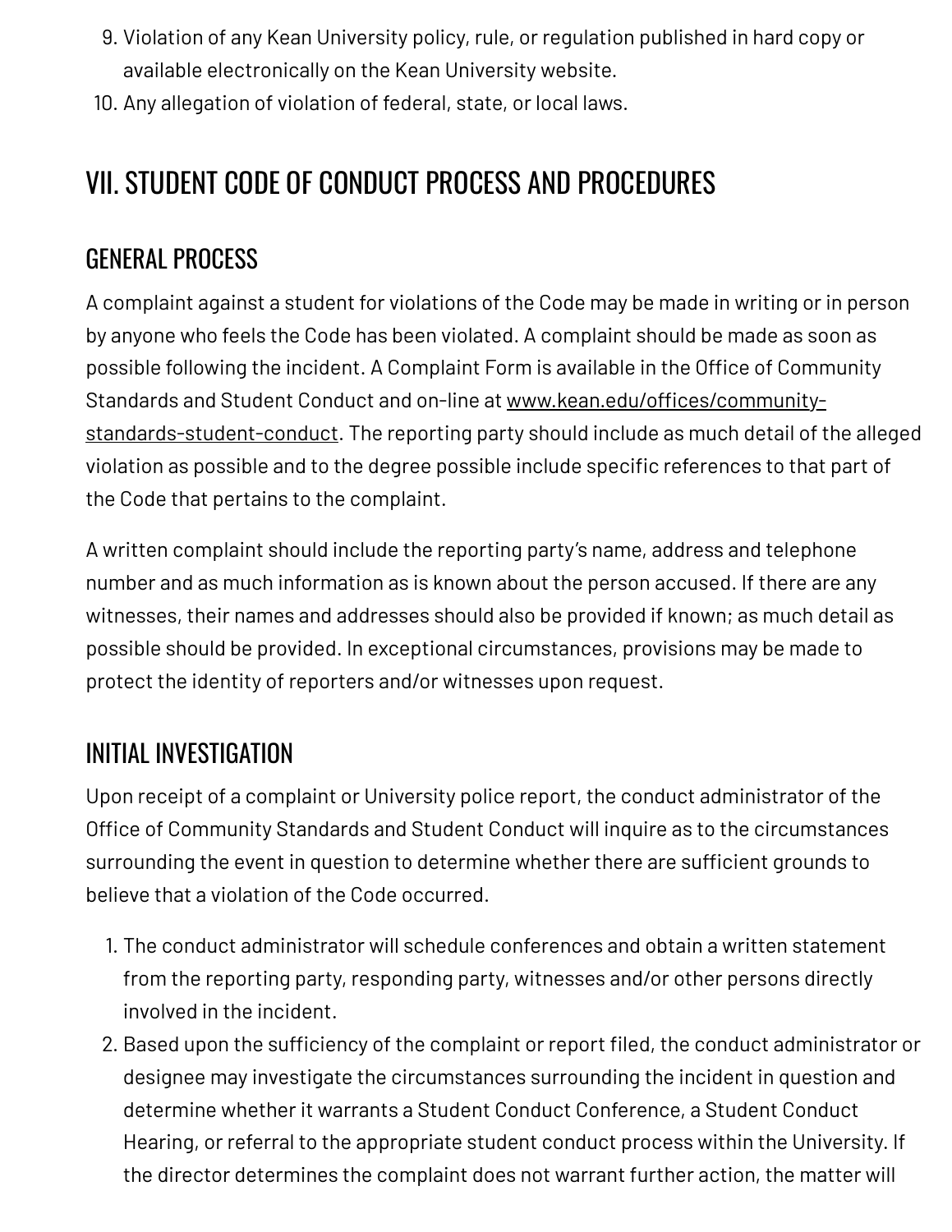be closed. Such determinations are appropriate where the complained conduct does not violate the Code, and/or when there is insufficient evidence to support a reasonable belief that the Code has been violated.

#### 3. **Interim Suspension**

Pending the completion of the conduct administrator's investigation and subsequent hearing process, the Vice President for Student Affairs, or designee, is authorized to place an accused student on interim suspension for reasons related to his or her physical or emotional safety and well-being, to protect the integrity of the investigation and/or for reasons relating to the safety and well-being of students, faculty, staff, or University property. In some cases, the accused student may be permitted to attend classes but be suspended from all other campus activities. This determination will be made by the Vice President based upon his/her knowledge of the potential threat posed by the accused student's presence on campus. Whenever such action is taken, a Student Conduct Hearing will be convened within ten (10) business days unless an extension is agreed upon. The Student Conduct Hearing process is outlined below. At the time of an interim suspension, a Temporary Campus-Wide Notice of No Trespass or Temporary Residence Life Notice of No Trespass may be issued. These documents identify campus locations and events as off limits to the accused student until further notice. Subject to the availability of the accused student, the Vice President for Student Affairs or designee will conduct a Student Conduct Conference prior to imposing an interim suspension. If the student is not available, an interim suspension may be imposed until such time as the accused student becomes available. At the Student Conduct Conference, the accused student will be given the opportunity to demonstrate to the Vice President for Student Affairs or designee a compelling reason (e.g. mistaken identity) why he/she should not be interim suspended pending a Student Conduct Hearing.

#### 4. **No-Contact Order**

The Vice President for Student Affairs may impose a limited or campus-wide No-Contact Order on an accused student when the fear of retaliation and/or harassment may be present. Specific instructions will accompany the No-Contact Order outlining the expected behavior including face-to-face contact, correspondence, e-mail, instant message or telephone. Friends and relatives may also be prohibited from contact on behalf of the accused student.

## **NOTIFICATION**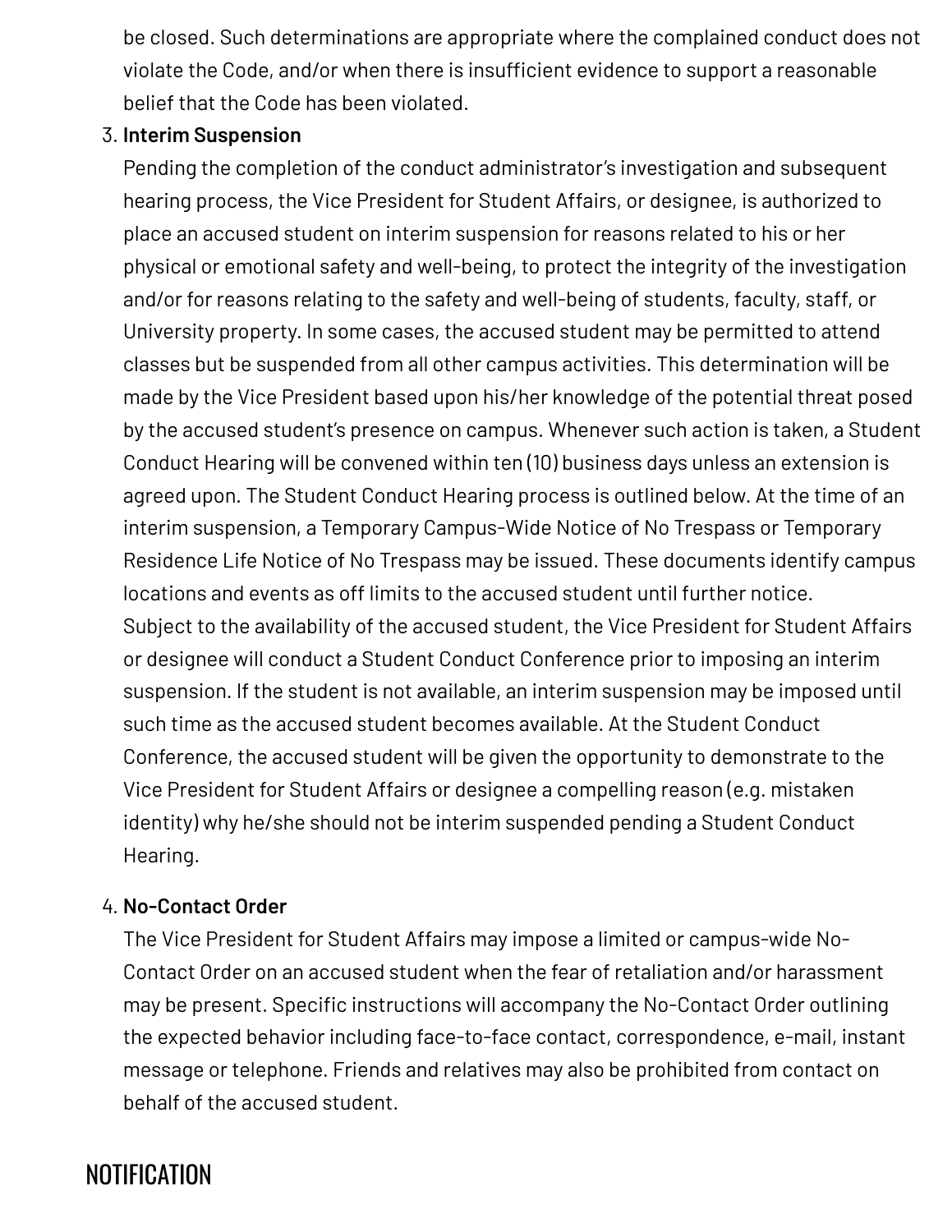- 1. If the conduct administrator of the Office of Community Standards and Student Conduct or designee determines there is reasonable cause to believe that a violation of the Code has occurred, the accused student will be notified in writing through Kean University email, within ten (10) business days of receipt of the complaint. The notification time may be longer if necessary to complete the investigation.
- 2. This written notice will include:
	- a. The complaint identifying sections of the Code at issue;
	- b. A link to the website location of the Code and procedures applicable to the complaint;
	- c. A request that the accused student provide a written explanation of the incident (if no prior statement was obtained);
	- d. The date, time, and location of a Student Conduct Conference.
- 3. If the responding party fails to meet with the conduct administrator after being properly notified, the case will be decided on the basis of information gathered by the conduct administrator.

## STUDENT CONDUCT CONFERENCE

- 1. The conduct administrator of the Office of Community Standards and Student Conduct or designee will conduct a Student Conduct Conference with the responding party.
- 2. At the Student Conduct Conference the responding party will:
	- a. Be informed of the information provided to date by the reporting party and other persons;
	- b. Be given an opportunity to raise questions and discuss the information;
	- c. Be given the opportunity to admit the allegations and accept responsibility for the violation(s);
	- d. Be given the opportunity to deny the allegations;
	- e. Be informed of the process and possible remedies and sanctions that may result.
- 3. As a result of the Student Conduct Conference, the conduct administrator of the Office of Community Standards and Student Conduct or designee may:
	- a. Dismiss the complaint;
	- b. Refer the complaint to the Kean Counseling Center for appropriate follow up which may include mediation with the reporting party (not applied to sexual assaults or other acts of violence);
	- c. Refer the complaint to the appropriate administrative process within the University;
	- d. Resolve the complaint informally or impose a remedy and/or sanction that does not result in suspension or expulsion;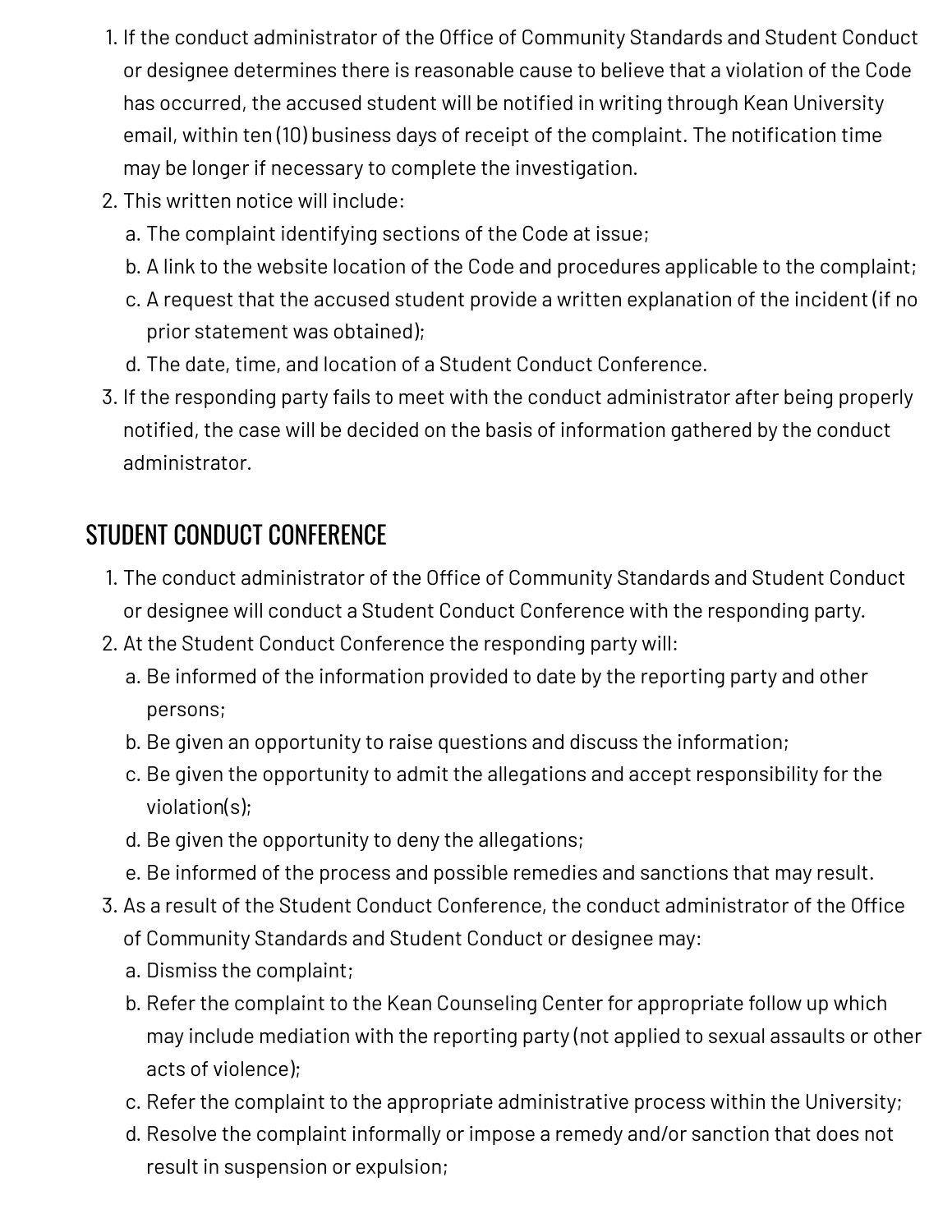If the accused student does not agree with the decision made at the Student Conduct Conference, the student has the right to appeal the decision to the next level administrator within (5) five business days of receipt of the decision letter. The appeal process will be given in writing at the time of the decision letter.

e. Determine that a Student Conduct Hearing is appropriate.

## STUDENT CONDUCT HEARING

- 1. Notification of a Student Conduct Hearing will be provided by the Office of Community Standards and Student Conduct to the reporting party and the responding party by email to the student's official @kean.edu account. All such notice is presumptively delivered whether the student reads their mail/email or not, as all students are required to regularly check their email accounts. The notice will include:
- 2. The name of the reporting party;
- 3. The nature of the alleged violations, including the specific code sections alleged to have been violated, applicable conduct procedures and the sanctions that may result;
- 4. The time and place of the hearing. All Student Conduct Hearings will be scheduled during regular business hours (9 a.m. – 5 p.m.);
- 5. The right to have witnesses. The University may arrange for witnesses to be present or assign to the reporting party and the responding party the responsibility to contact his/her witnesses and arrange for their participation. All student witnesses are asked to complete and sign a FERPA consent form. No less than 48 hours prior to the hearing, Both the reporting party and the responding party must provide a list of witness names and a statement of their witness' anticipated testimony; all witnesses must be confirmed by the Office of Community Standards and Student Conduct no later than 48 hours prior to the hearing.
- 6. The right to have an advisor. The advisor may not be a witness at the hearing or otherwise participate in the hearing;
- 7. The right to present relevant information;
- 8. The names of others who will be present at the hearing (if known), including the names of the hearing officers; and a copy of the procedure for challenging any of the hearing officers on the basis of partiality
- 9. Notice that a Document File compiled by the Office of Community Standards and Student Conduct with statements from the reporting party, responding party and witnesses and any other documentary information will be available to the responding party, the reporting party, and their advisors for review at least three (3) days prior to the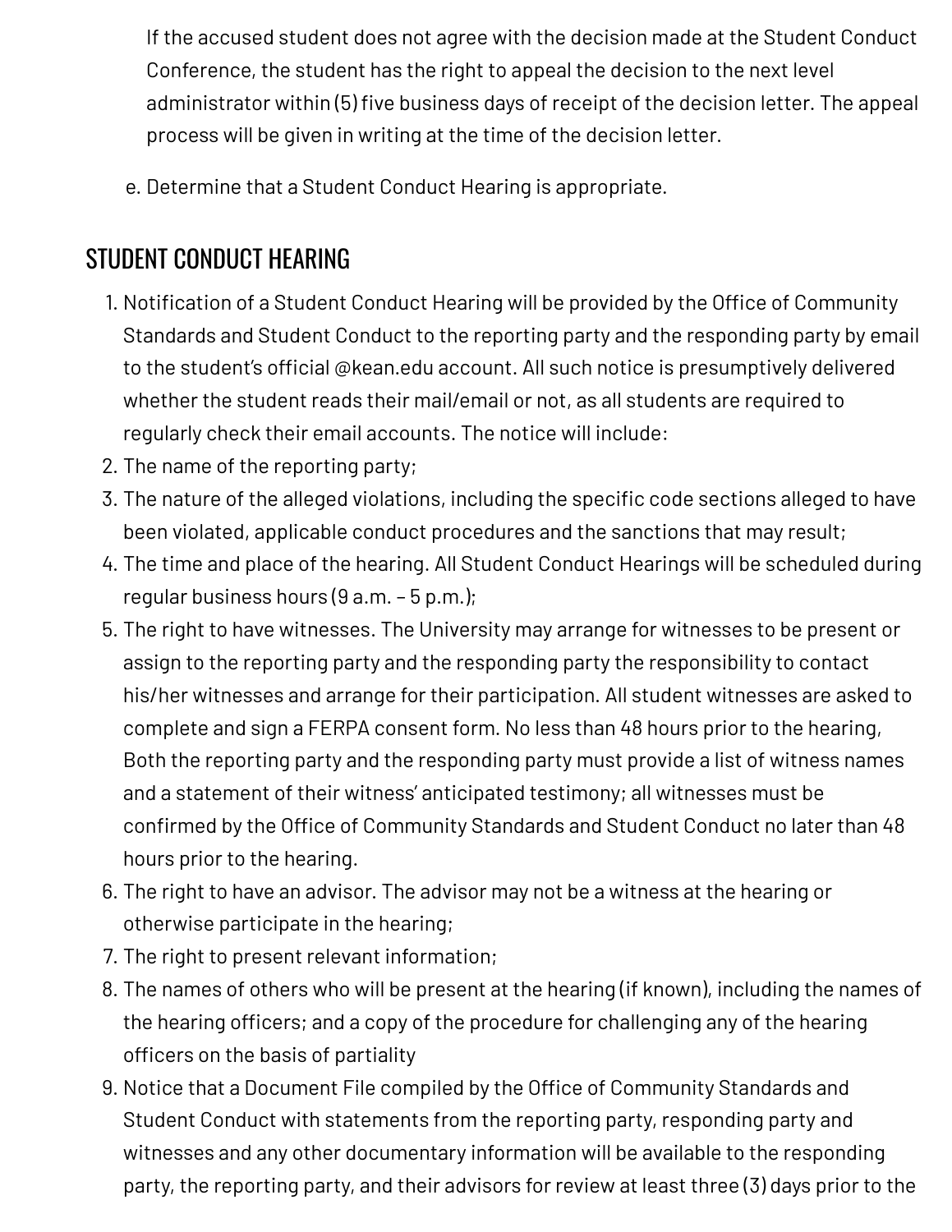Student Conduct Hearing. An appointment is required to review the Document File. Copies may be made available upon specific request.

## HEARING OFFICERS

Student Conduct Hearings for violations of the Code will be conducted by a trained member(s) of the University faculty, staff, or consultant designated by the Office of Community Standards and Student Conduct.

## CONDUCT OF THE HEARING

The hearing will be closed to all members of the campus and outside community except those directly involved with the complaint. The reporting and responding party each have the right to be assisted by an advisor of their choice who is not a witness in the complaint. An advisor or legal counsel may be present to advise only and may not participate. Advisors who interfere with the proceedings can be excused by the hearing officer. An audio recording of the hearing is made and kept by the Office of Community Standards and Student Conduct.

Only persons involved in the hearing process will be permitted in the vicinity of the hearing.

It is expected that participants and advisors will respect the dignity and privacy of Kean community members and keep private that which transpires during the hearing, in accordance with federal law.

Student witnesses, when called by the University on behalf of the reporting party, the responding party, or the University, are required to participate in the hearing process.

The hearing process will be conducted in the following manner:

- 1. All participants and advisors will be introduced to the hearing officer.
- 2. All participants and advisors will be introduced to the audio technician.
- 3. The hearing officer will recite the complaint against the student and all Code sections alleged to have been violated.
- 4. The responding party will state whether he/she is responsible, not responsible, or responsible with an explanation for the alleged misconduct. Responsible with an explanation means the student admits to the actions but believes there were circumstances that should be taken into consideration by the hearing officer in the determination of this complaint.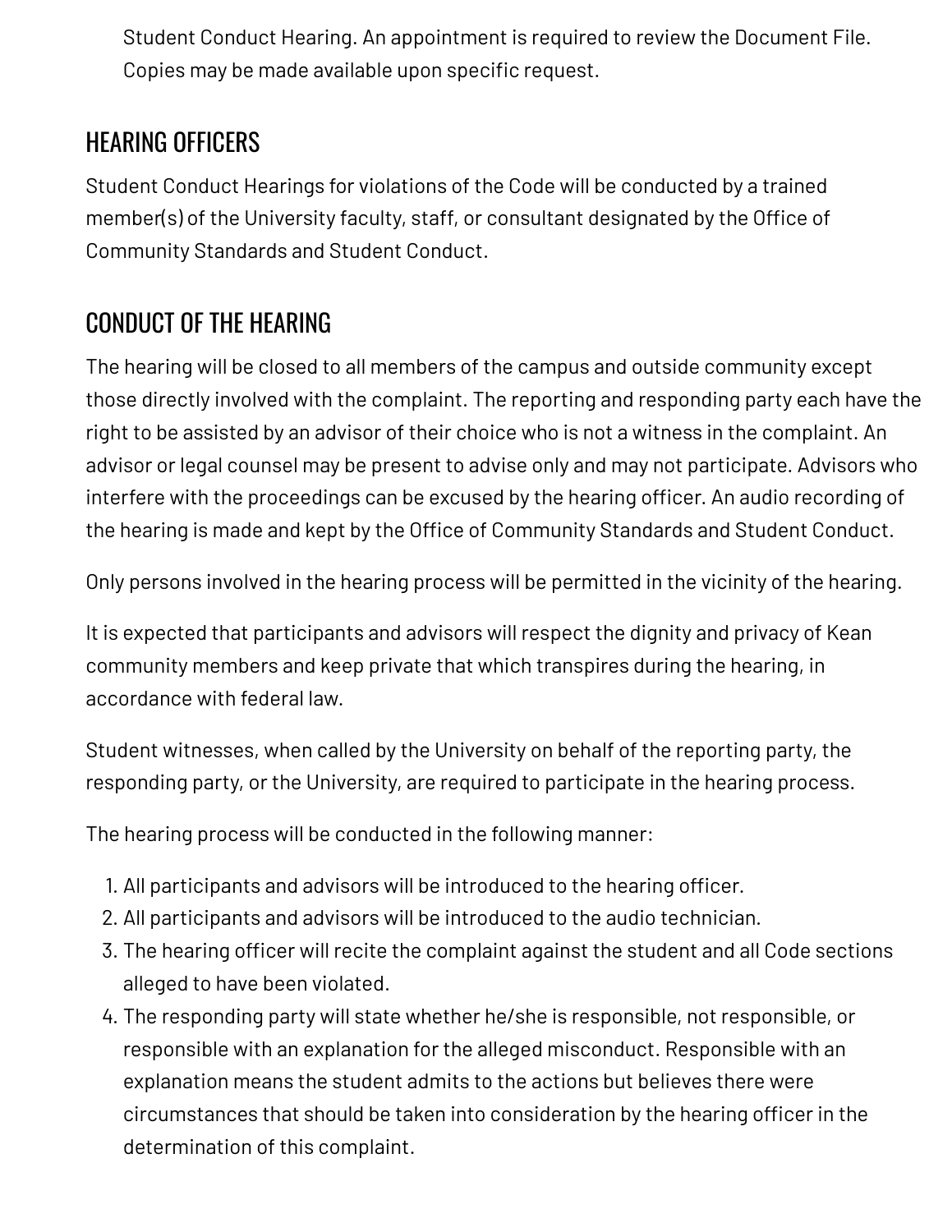- 5. Statements regarding their respective positions may be given by the reporting party and the responding party. The Hearing Officer may place reasonable time limitations on the statements.
- 6. The University reserves the right to assign a representative of the Office of Community Standards and Student Conduct to present the complaint.
- 7. Relevant records, documents, and written statements may be accepted and considered by the hearing officer.
- 8. The reporting and responding party may be present throughout the entirety of the proceeding except for the deliberation phase. The reporting party, the responding party and the Office of Community Standards and Student Conduct representative will be able to present witnesses who will be subject to questioning. Witnesses will be asked to remain until the end of the hearing in the event they must be called back for clarification of their testimony. In the event that a witness is unavailable, a signed statement from the witness may be admitted. Any such statements will be shared with the parties prior to the hearing, and the responding party will be given full opportunity to respond to the written statement at the hearing.
- 9. Witnesses will appear separately and will leave the hearing room after their testimony is completed. Witnesses are not permitted to leave the vicinity of the hearing room until permission has been granted by the hearing officer, and witnesses are instructed not to communicate with other witnesses outside the hearing during the proceedings.
- 10. All parties may question each other and the witnesses, and the hearing officer may direct questions as appropriate to any participant, or require that all questions go through the hearing officer. Other accommodations may be utilized to ensure that the hearing is a safe space for participants. The reporting and responding party may present concluding remarks. The Hearing Officer may place reasonable time limitations on the statements.
- 11. At the conclusion of the hearing, the hearing officer will advise the reporting and responding party that his/her determination will be given, in writing, to the appropriate parties.
- 12. The responding party's prior student conduct record will be a factor in determining the appropriate sanction(s).
- 13. The reporting party will not be notified of the outcome of the hearing EXCEPT in cases of violence, sexual misconduct, or offense that fall under Title IX, once the decision of the hearing officer has been issued.
- 14. For each separate offense, the hearing officer will determine whether the responding party is responsible or not responsible. The decision will be based upon an evaluation of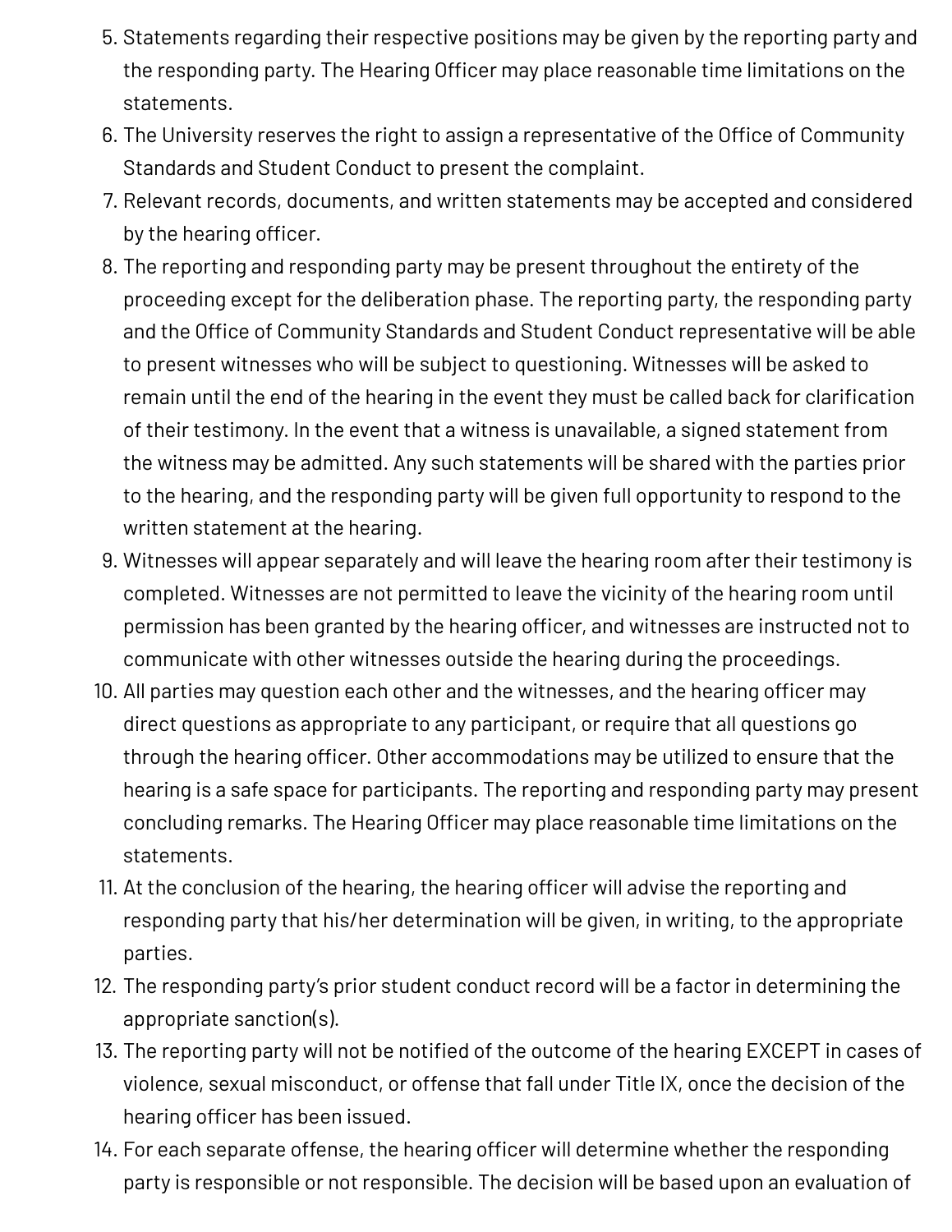the information presented and a determination as to whether the Code was more likely than not to have been violated. For each violation, the hearing officer will impose an appropriate remedy and/or sanction.

- 15. The rules of evidence applicable to the courts do not apply to Code proceedings of this University community. Fair process applicable to this process is as defined in these procedures.
- 16. The Director of Community Standards and Student Conduct or designee may implement changes to these proceedings as needed that do not jeopardize the material fairness owed to the parties to any complaint.

## REMEDIES AND SANCTIONS

- A. The following remedies and sanctions may be imposed when responding parties have been found responsible for violation of the Code. In addition, other remedies and sanctions may be fashioned at the discretion of the hearing officer:
	- 1. Written Warning to the offender that the conduct must stop and any continuation may be a basis for more severe action.
	- 2. Letter of Reprimand.
	- 3. Probation Notice that further violation of the Code may result in expulsion. Also, the decision may place some additional restrictions on membership in student organizations and/or participation in activities or may establish special restitution and service requirements.
	- 4. Suspension:
		- a. Specific Period Revocation of the privilege of attending the University and using its facilities for a specific period not to exceed two academic years.
		- b. Indefinite Period Revocation of the privilege of attending the University and using the facilities pending the satisfying of specific conditions. The Vice President for Student Affairs will determine whether the conditions have been satisfied.
	- 5. Residence Hall Suspension Revocation or restriction of privileges for the use of, access to, and/or residence in University Residence Halls
	- 6. Facilities Restriction Revocation or restriction of privileges for the use of some but not all University facilities
	- 7. Expulsion Permanent termination of student status and rights to be present on University property and attend/participate in University-sponsored events
	- 8. Referral to civil or criminal authorities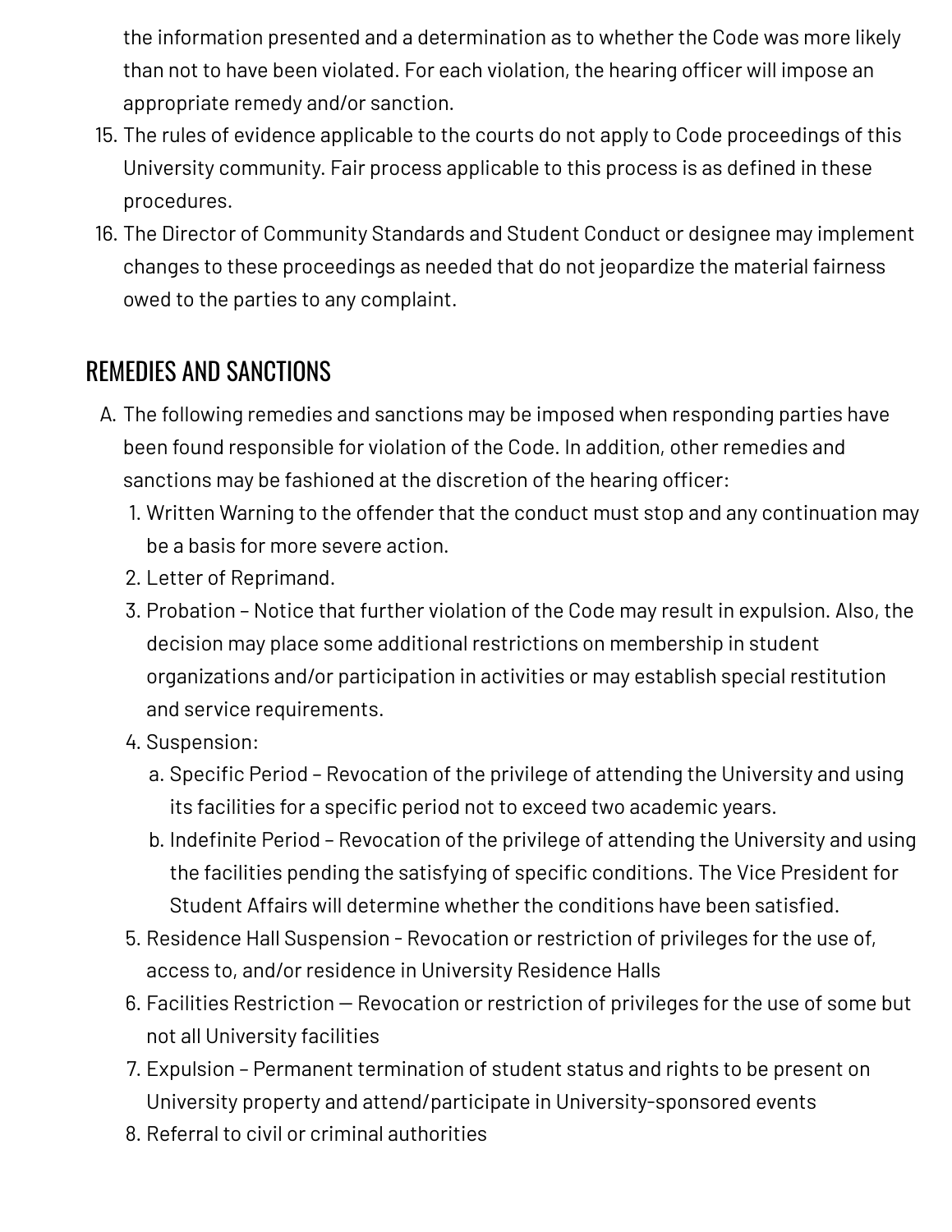*Any of the following may accompany a remedy and sanction:*

- 9. Restitution requiring individuals to restore or replace within a specified time, property which has been damaged, defaced, lost, or stolen.
- 10. Service assignment requiring an individual to perform services for the community or the University
- 11. Referral to appropriate psychological or psychiatric service for evaluation, mandated assessment, or other special help.
- 12. Fines for drug and alcohol violations as outlined in the Annual Campus Security and Fire Safety Report at [www.kean.edu/annual-campus-security-and-fire-safety-report](http://www.kean.edu/annual-campus-security-and-fire-safety-report).
- 13. A Campus-Wide Notice of No Trespass will accompany a sanction of suspension or expulsion from the University.
- 14. A Residence Life Notice of No Trespass will accompany any restriction imposed or related to residential living or visitation of the residence halls.
- 15. Campus-Wide No Contact Order: The Vice President of Student Affairs may impose a Campus Wide No-Contact Order between parties when the fear of retaliation and/or harassment may be present. Specific instructions will accompany the Campus-Wide No-Contact Order outlining to all parties the expected behavior including face to face contact, correspondence, e-mail, instant message or telephone. Friends and relatives are also not permitted to have any contact on behalf of either party.
- B. Underage students found in violation of the University's Alcohol Policy and/or sanctioned for the possession or distribution of illegal drugs will be subject to the University parental notification policy. (See FERPA Policies and Procedures in the Annual Campus Security and Fire Safety Report). In addition, Kean University reserves the right, in accordance with FERPA, to make public notification of the final results of certain student conduct actions (See FERPA Policy in the Annual Campus Security and Fire Safety Report). Such notification may include the name of the student offender and the type of violation, but will not disclose the names of any other students who were involved as reporting parties or witnesses without their consent.

### APPEAL PROCEDURES

A. Where an individual is found responsible for a violation of the Code that may lead to a sanction less serious than suspension or expulsion, the individual can appeal in writing to the Review Committee for Appeals within five (5) business days from the date of the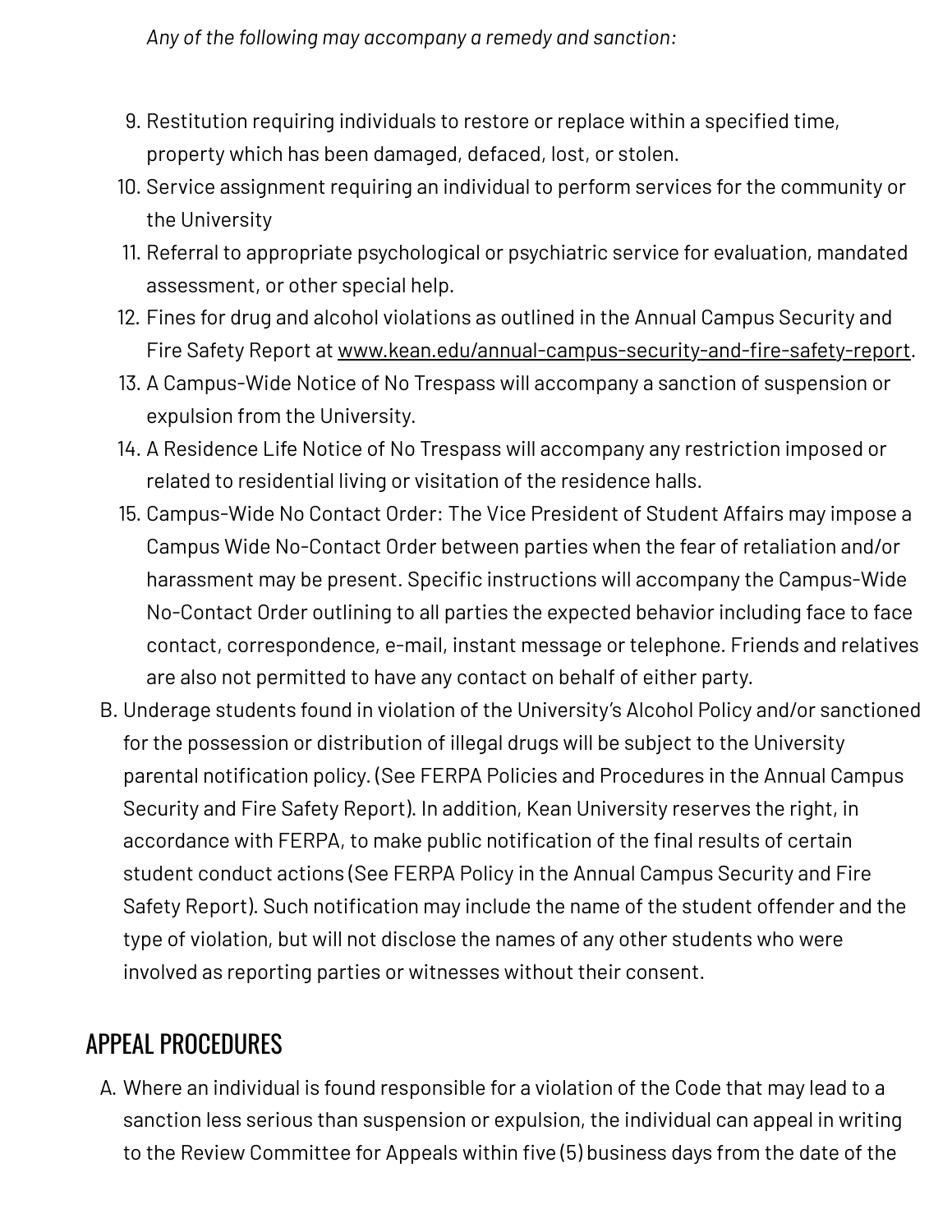hearing officer's determination. A person will have the right to request a review based on any of the following grounds:

- 1. A sanction that falls outside the sanction range commonly assigned for the offense
- 2. A material deviation from written procedures that jeopardized the fairness of the process
- 3. A demonstrable bias by the hearing officer
- 4. New information, unavailable at the time of the hearing, that could be outcome determinative
- B. In the case of suspension or expulsion, the student can appeal in writing to the Vice President for Student Affairs within three (3) business days of the receipt of the hearing officer's determination.
- C. In the case of suspension or expulsion, the student will not be permitted to be on campus or attend classes pending the outcome of the appeal unless implementation of the sanction is delayed by the Vice President for Student Affairs due to extraordinary circumstances.

## THE REVIEW COMMITTEE FOR APPEALS

The Review Committee for Appeals is a body consisting of trained staff and students whose role is to review all student conduct conference appeals. The Office of Community Standards and Student Conduct will submit the appeal to the Review Committee within ten business days of receipt. Appeals to the Review Committee will be limited to information presented during the meeting with the conduct administrator and supporting documents provided by the respondent and the conduct administrator. If new information, which was reasonably not available at the time of the original decision, is presented, the Review Committee may send the case back to the conduct administrator for further evaluation.

The Review Committee is composed of one student and two hearing officers. The Committee will review the written challenge and, based on a preponderance of the evidence standard, determine whether or not the student should be granted an appeal. If Committee determines that an appeal is not granted, the decision of the conduct administrator will go into effect and the student will have no further appeal opportunities. The Review Committee's decision not to grant an appeal is final.

If the Committee determines that an appeal should take place, the case will be forwarded to the next level administrator for review. The Review Committee will convene weekly and all proceedings are closed to the public.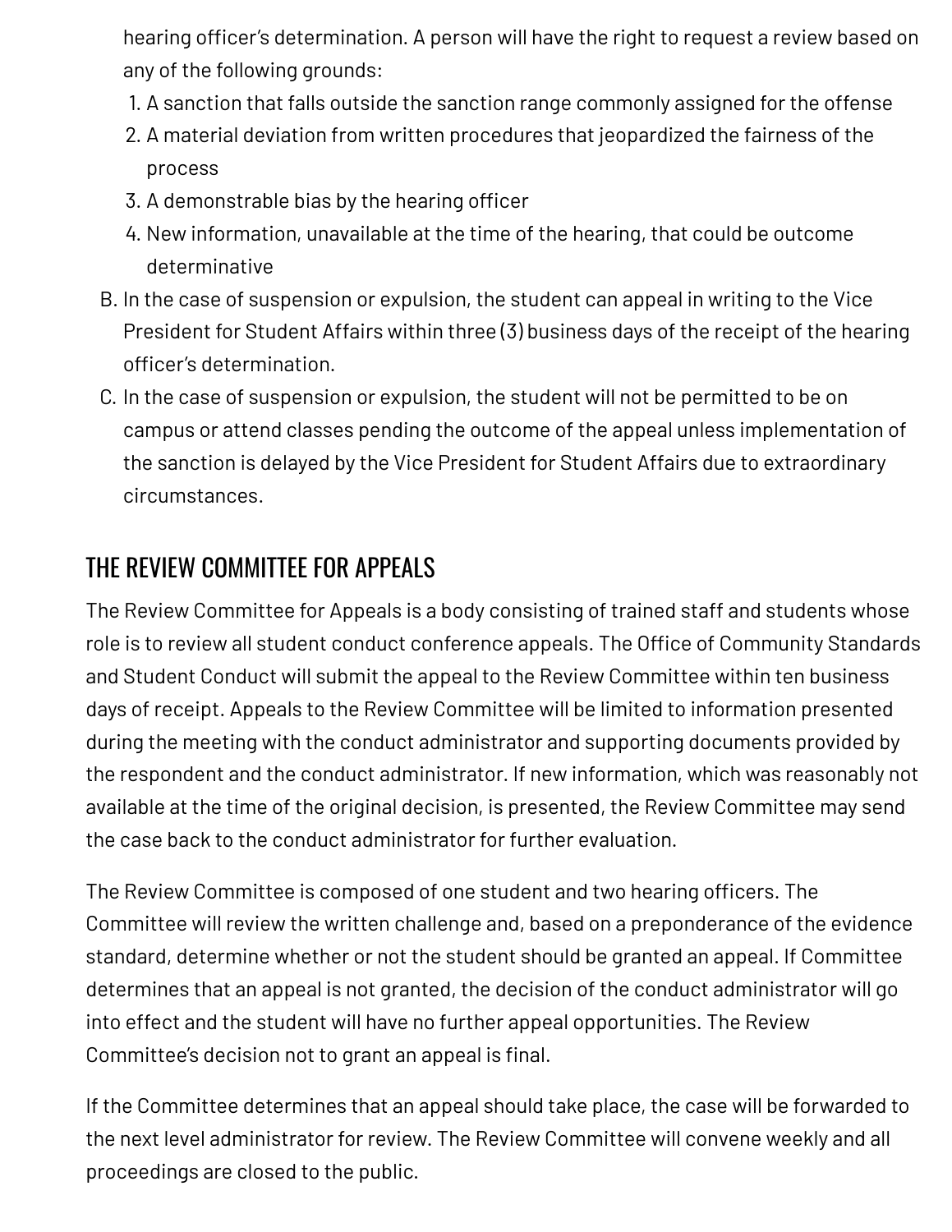## APPEAL OF SUSPENSION/EXPULSION TO THE VICE PRESIDENT FOR STUDENT AFFAIRS

The request for review of an appeal will be considered by the Vice President for Student Affairs to determine whether grounds for an appeal exist. A person will have the right to request an appeal based on any of the following grounds:

- 1. A sanction that falls outside the sanction range commonly assigned for the offense
- 2. A material deviation from written procedures that jeopardized the fairness of the process
- 3. A demonstrable bias by the hearing officer
- 4. New information, unavailable at the time of the hearing, that could be outcome determinative

## REQUEST FOR APPEAL TO THE VICE PRESIDENT FOR STUDENT AFFAIRS

- 1. The Vice President for Student Affairs or designee will review the written request for an appeal to determine whether there is sufficient basis to grant an appeal. If so, he/she will proceed to hear the appeal, or return the complaint to the original hearing body for reconsideration or rehearing in light of the basis for the appeal.
- 2. If the Vice President for Student Affairs determines that there is not a sufficient basis to change the decision of the hearing officer, the parties to the complaint will be notified in writing.
- 3. Appeals are deferential to the original hearing decision, and are not intended as a rehearing. If the Vice President for Student Affairs hears the appeal, he/she may determine that there is a sufficient basis to change the decision of the hearing officer if there is clear error or compelling justification only. If so, he/she may reverse, uphold or modify the decision, or change the sanction. Normally, appeals involve a review of the hearing record and appeal request.
- 4. The decision of the Vice President for Student Affairs will be final within the University Student Conduct structure.

#### *\*Policy updated September 2017*

## [Community](https://www.kean.edu/offices/community-standards-and-student-conduct) Standards and Student Conduct

#### **[Community](https://www.kean.edu/offices/community-standards-and-student-conduct/community-standards-student-conduct-forms) Standards & Student Conduct Forms**